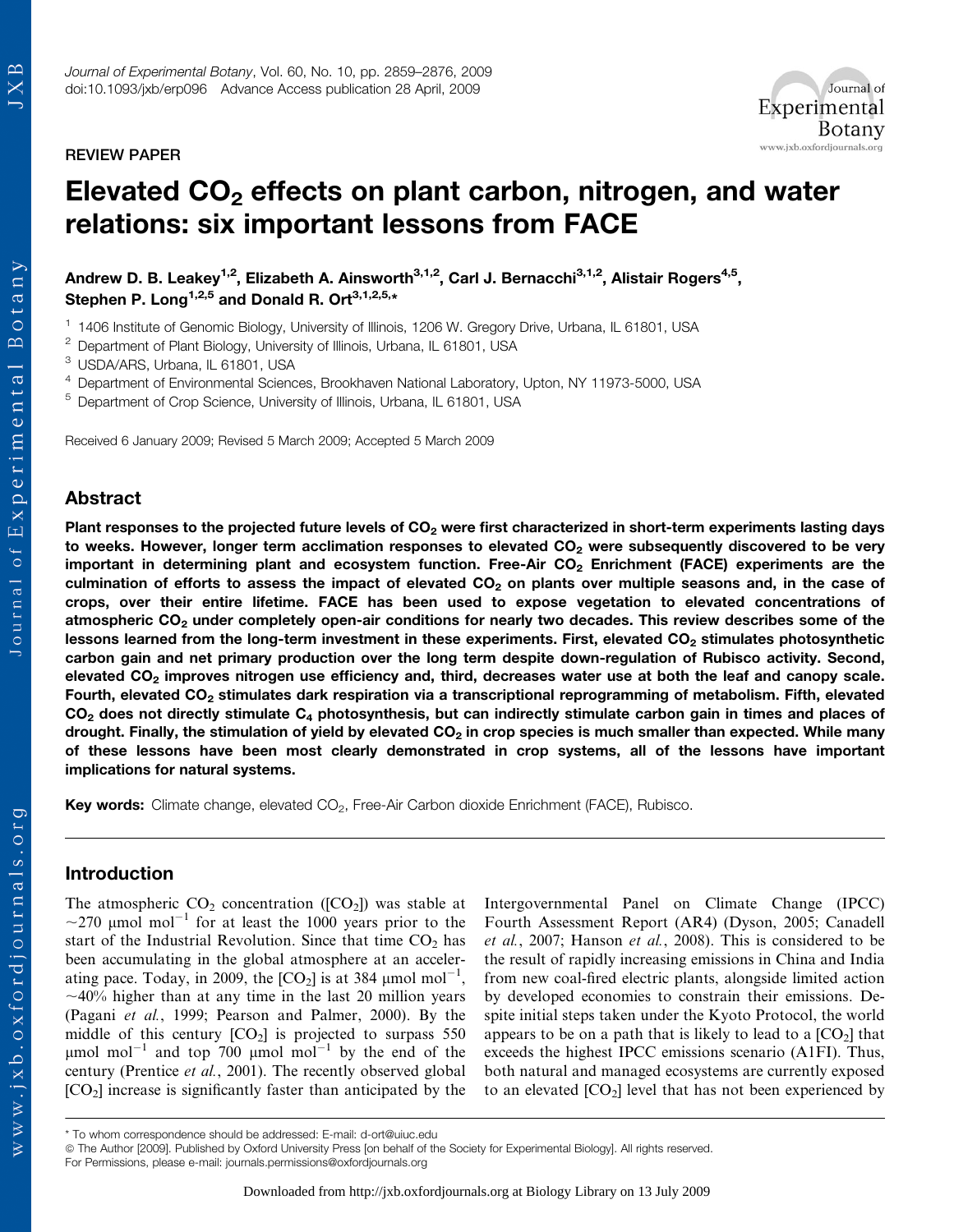terrestrial vegetation since the early Miocene (Pearson and Palmer, 2000) and are facing a future that portends uncertain consequences of ever-increasing  $[CO<sub>2</sub>]$ . Understanding how plants have and will respond to the rapid change in  $[CO_2]$ , together with developing knowledge about their capacity to adapt, is an essential initial step in understanding the full impact that the multiple interacting factors of global change (e.g. drought, temperature, ozone) will have on terrestrial ecosystems. These ecosystems produce services upon which we are dependent for food, fuel, fibre, clean air, and fresh water. An enormous amount has been learned about how plants respond to these projected future levels of  $[CO_2]$  from various sorts of enclosure studies conducted over the past three decades. As scientific understanding advanced and underlying mechanisms were revealed, the need to test findings and hypotheses under truly open-air field conditions became increasingly apparent, leading to the development of a new technology—Free-Air Carbon dioxide Enrichment (FACE) (Lewin et al., 1992, 1994; Hendrey and Miglietta, 2006). Now that there have been 15 major FACE experiments using fully replicated ( $n \ge 3$ ) large plots (>100 m<sup>2</sup>) on different ecosystems in different parts of the world, it is possible to draw a number of important conclusions. Six important lessons about impacts on plant carbon, nitrogen, and water relations that have been learned from FACE experiments are presented and the underlying evidence obtained from these studies is reviewed here.

# Lesson 1: carbon uptake is enhanced by elevated  $[CO<sub>2</sub>]$  despite acclimation of photosynthetic capacity.

A first lesson from recent FACE studies of  $C_3$  photosynthetic responses to elevated  $[CO<sub>2</sub>]$  is that photosynthetic carbon uptake  $(A)$  is enhanced by elevated  $[CO<sub>2</sub>]$  despite acclimation of photosynthetic capacity. Photosynthetic acclimation is most commonly measured as a decreased maximum carboxylation rate of Rubisco  $(V_{\text{c,max}})$  and maximum electron transport rate leading to ribulose-1,5 bisphosphate (RubP) regeneration  $(J_{\text{max}})$  (reviewed in Long et al., 2004; Nowak et al., 2004; Ainsworth and Long, 2005; Ainsworth and Rogers, 2007). While early studies of  $C_3$ plants grown in pots in controlled environments indicated that acclimation of photosynthetic capacity might negate any stimulation in  $A$  in some species (reviewed in Arp, 1991; Stitt, 1991; Sage, 1994), more recent evidence from FACE experiments overwhelmingly shows that, despite small decreases in  $V_{\text{c,max}}$  and  $J_{\text{max}}$ , the light-saturated rate of photosynthetic carbon uptake  $(A_{sat})$  is markedly stimulated in  $C_3$  plants grown at elevated  $[CO_2]$  (Ainsworth and Rogers, 2007). However, the evidence from FACE experiments also shows that the degree of stimulation of A varies among species and experimental conditions (Nowak et al., 2004; Ainsworth and Long, 2005).

What factors determine the degree of stimulation of carbon uptake in  $C_3$  plants grown at elevated  $[CO_2]$ ? Using data from FACE experiments, the difference in the magnitude of stimulation in  $A$  among species and functional groups was explained by the process that limited A at a given intercellular  $[CO_2]$  ( $C_i$ ) (Ainsworth and Rogers, 2007). The  $A/C_i$  response curve, as predicted from the  $C_3$ leaf model of photosynthesis (Farquhar et al., 1980), shows a biphasic response of A to  $C_i$  (Fig. 1). As  $C_i$  is increased from a minimum concentration, the rate of change in  $A$  is great and determined by the activity of Rubisco  $(V_{c,max})$ . With a further increase in  $C_i$ , there is an inflection to a lower rate of increase in A where RubP-regeneration capacity  $(J_{\text{max}})$  is limiting (Long and Bernacchi, 2003). In species and functional groups (i.e. groups of plants that share functional characteristics with or without phylogenetic relatedness such as C4 or legumes) with Rubisco-limited photosynthetic capacity at elevated  $[CO_2]$ , there is a larger potential for the stimulation of A because elevated  $[CO_2]$ both increases Rubisco carboxylation rates and decreases rates of photorespiration (Long et al., 2004; Ainsworth and Rogers, 2007). Thus, trees and grasses, which were limited by Rubisco capacity at elevated  $[CO_2]$ , showed greater stimulation of A compared to legumes, shrubs, and nonleguminous  $C_3$  crops that were limited by RubP regeneration capacity at elevated  $[CO_2]$  (Ainsworth and Rogers, 2007). When limited by RubP regeneration capacity, the increase in A resulted almost exclusively from the repression of photorespiration (Long et al., 2004). This explanation



Fig. 1. Average plots of A/C<sub>i</sub> response curves for Trifolium repens grown at ambient [CO<sub>2</sub>] (~365  $\mu$ mol mol $^{-1}$ ) and elevated [CO<sub>2</sub>]  $(\sim$ 600  $\mu$ mol mol $^{-1}$ ) during spring (May 2001) and autumn (October 2000) at the Swiss FACE array in Eschikon, Switzerland (adapted from Ainsworth et al., 2003b and reproduced by kind permission of Oxford University Press). The maximum RuBP-saturated rates of carboxylation in vivo  $(V_{c,max})$  were estimated from the initial slopes of each curve, and the maximum in vivo rates of electron transport contributing to RuBP regeneration  $(U_{\text{max}})$  were estimated using points after the inflection. The black dashed lines indicate the supply functions and resultant photosynthetic rates for plants measured in October, while the grey dashed lines indicate the supply function and resultant photosynthetic rates for plants measured in May.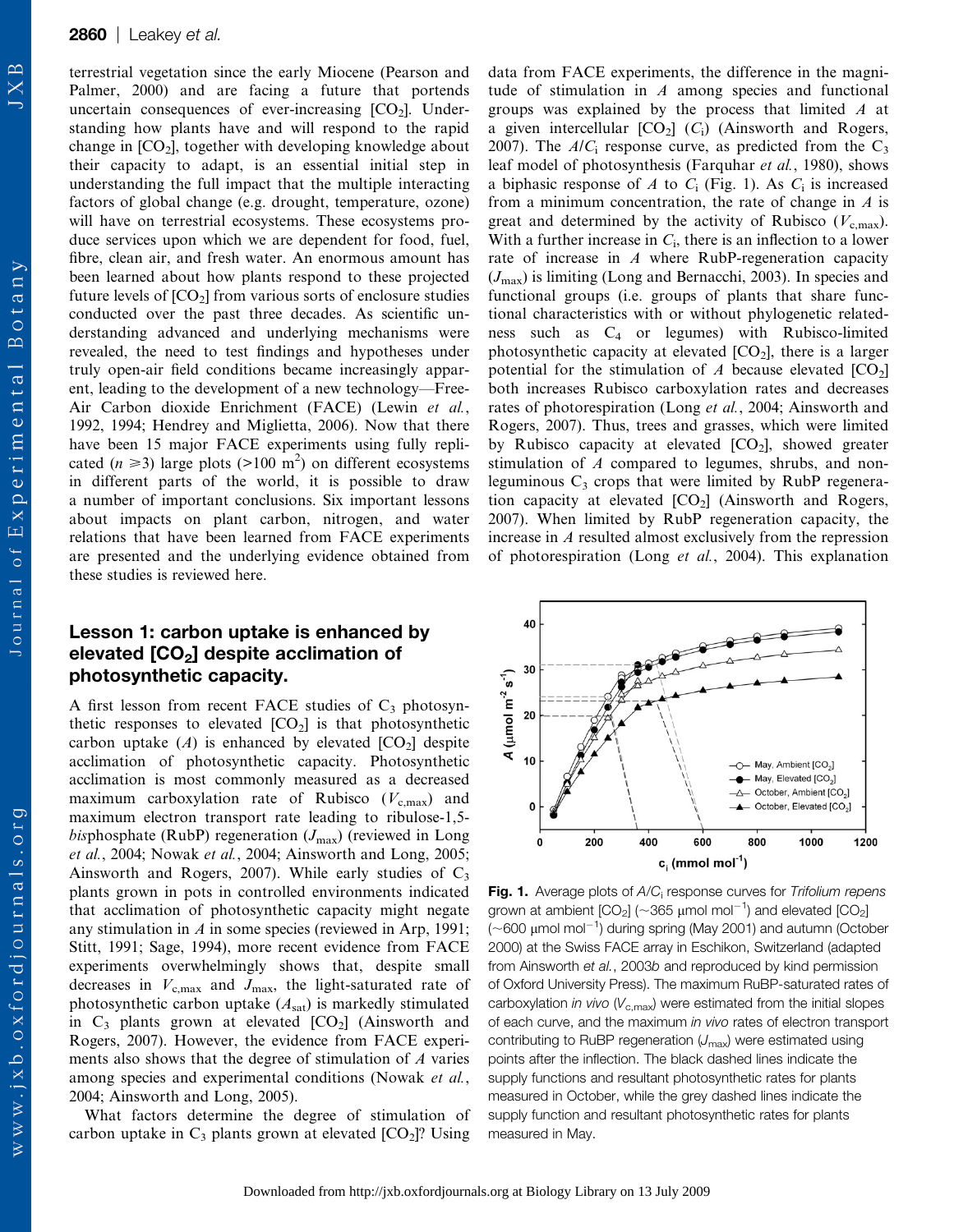provides a mechanistic basis for the greater than average stimulation in A observed in trees (46%) and grasses (37%) grown at elevated [CO<sub>2</sub>], compared to shrubs (21%), C<sub>3</sub> crops (13%), and legumes (19%). However, even within functional groups, environmental and genetic factors also influence the magnitude of acclimation of photosynthetic capacity, and the stimulation of A.

In general, environmental, experimental, or genetic factors that limit the development of sink strength predispose plants to a greater acclimation of photosynthetic capacity, and lessen the stimulation of  $\Lambda$  by growth at elevated  $[CO_2]$ (reviewed in Arp, 1991; Stitt, 1991; Long et al., 2004; Ainsworth and Rogers, 2007). This was demonstrated for plants grown in controlled environments in different-sized pots where sink strength was limited by rooting volume (Arp, 1991; Thomas and Strain, 1991). Field studies have since confirmed that reduced or insufficient sink capacity from environmental, genetic or management practices leads to an increase in foliar carbohydrates, and subsequent down-regulation of photosynthetic capacity (reviewed in Long et al., 2004; Rogers and Ainsworth, 2006; Ainsworth and Rogers, 2007). For example, in a managed Lolium perenne and Trifolium repens grassland exposed to elevated  $[CO<sub>2</sub>]$  for a decade (Lüscher *et al.*, 2006), both seasonal (Ainsworth et al., 2003b) and harvest practices (Rogers et al., 1998; Isopp et al., 2000; Ainsworth et al., 2003a) played important roles in determining the photosynthetic response of L. perenne and T. repens to elevated  $[CO_2]$ . In the spring, when day length and radiation were high, growth of T. repens swards was rapid, plants were unlikely to be sink-limited, and there was no difference in photosynthetic capacity between plants grown at ambient and elevated  $[CO_2]$  (circle symbols in Fig. 1; Ainsworth *et al.*, 2003b). Following the supply functions (grey dashed lines in Fig. 1) from the  $A/C<sub>i</sub>$  curves to the y-axis illustrates that A was stimulated by  $\sim$ 40% by growth at elevated [CO<sub>2</sub>] in the spring. On the other hand, in the fall, T. repens sward growth was significantly less than in the spring, and limited by low temperatures and regular nightly frosts. These environmental conditions lead to significant down-regulation of both  $V_{\text{c,max}}$  and  $J_{\text{max}}$  in elevated [CO<sub>2</sub>] in the autumn (triangle symbols in Fig. 1). Following the supply functions (black dashed lines in Fig. 1) to the y-axis for the October  $A/C<sub>i</sub>$  curves shows that stimulation in A was essentially halved to only 22% in the autumn (Ainsworth et al., 2003b). In addition to environmental factors altering sink capacity, periodic harvests of above-ground tissue also altered source to sink balance in the Swiss FACE experiment (Lüscher et al., 2006). In L. perenne, there was no change in photosynthetic capacity immediately following the removal of source tissue in a periodic harvest (Rogers et al., 1998; Ainsworth et al., 2003a), but significant reductions in  $V_{c,\text{max}}$ and  $J_{\text{max}}$  developed approximately 3 weeks after the harvest when leaves were fully expanded and source capacity at elevated  $[CO_2]$  outgrew sink capacity (Ainsworth *et al.*, 2003a). The Swiss FACE experiment provided a clear demonstration of how both environmental (season) and experimental (harvest regime) factors altered source-to-sink

balance, acclimation of photosynthetic capacity to elevated  $[CO<sub>2</sub>]$ , and therefore degree of stimulation of carbon uptake.

Genetic factors can also play an important role in photosynthetic response to elevated  $[CO_2]$ . This was perhaps most clearly demonstrated with fast-growing Populus trees (poplars) exposed to elevated  $[CO<sub>2</sub>]$  in the PopFACE experiment (Scarascia-Mugnozza et al., 2006). Poplars grown for coppice sustained a 55% stimulation in A at elevated  $[CO_2]$  (Bernacchi *et al.*, 2003) because of their large capacity for starch synthesis and carbon export (Davey et al., 2006). Poplars exported >90% of their photosynthate during the day and stored the rest of the overflow photosynthate as starch (Davey et al., 2006), which enabled the trees to avoid acclimation of photosynthetic potential, and maintain maximal stimulation of A at elevated  $[CO_2]$ . In a similar experiment at AspenFACE with the North American plantation species, aspen (*Populus tremuloides*) and birch (Betula papyrifera), acclimation of photosynthesis was again not observed in the first years of the experiment, and stimulation of A was maximal (Karnosky et al., 2003).

Meta-analyses of plant responses to elevated  $[CO<sub>2</sub>]$ suggest that when the acclimation of photosynthetic capacity does occur it involves a selective loss of Rubisco compared to proteins involved in light energy conversion, manifest as a decrease in the ratio of  $V_{\rm c,max}$  to  $J_{\rm max}$  (Long et al., 2004; Ainsworth and Long, 2005). However, this potential shift in  $V_{\rm c,max}$ :  $J_{\rm max}$  is based on data that used the internal  $[CO_2]$   $(C_i)$  for calculations of photosynthetic parameters, rather than the chloroplast  $[CO_2]$  ( $C_c$ ). Therefore, this result would not take account of any change in the limitation to photosynthesis imposed by potential changes in mesophyll conductance (Singsaas et al., 2004), the transfer capacity of  $CO<sub>2</sub>$  between the leaf internal air spaces and the site of carboxylation in the chloroplast (Farquhar and Sharkey, 1982; Flexas et al., 2008). Is there evidence that growth at elevated  $[CO_2]$  alters mesophyll conductance? A FACE study of soybean (Glycine max) suggested that mesophyll conductance was not altered by growth at elevated  $[CO_2]$  (Bernacchi *et al.*, 2005); however, Singsaas et al. (2004) found in understorey trees that changes in mesophyll conductance at elevated  $[CO<sub>2</sub>]$  were species and condition-dependent. Flexas et al. (2008) also reported a large decrease in mesophyll conductance when leaves were exposed to elevated  $[CO_2]$  for minutes, although a physical basis for this rapid change is difficult to understand.. Therefore, while some evidence strongly supports a clear but modest shift in optimization of photosynthetic metabolism (i.e. a decrease in  $V_{c,\text{max}}$ : J<sub>max</sub>; Bernacchi *et al.*, 2005), difficulties in accurately measuring and interpreting mesophyll conductance data prevent extrapolating this result to all species and conditions.

#### Lesson summary

FACE experiments have provided ample evidence that photosynthetic capacity acclimates to elevated  $[CO_2]$  in  $C_3$ plants, and the scale of down-regulation varies with genetic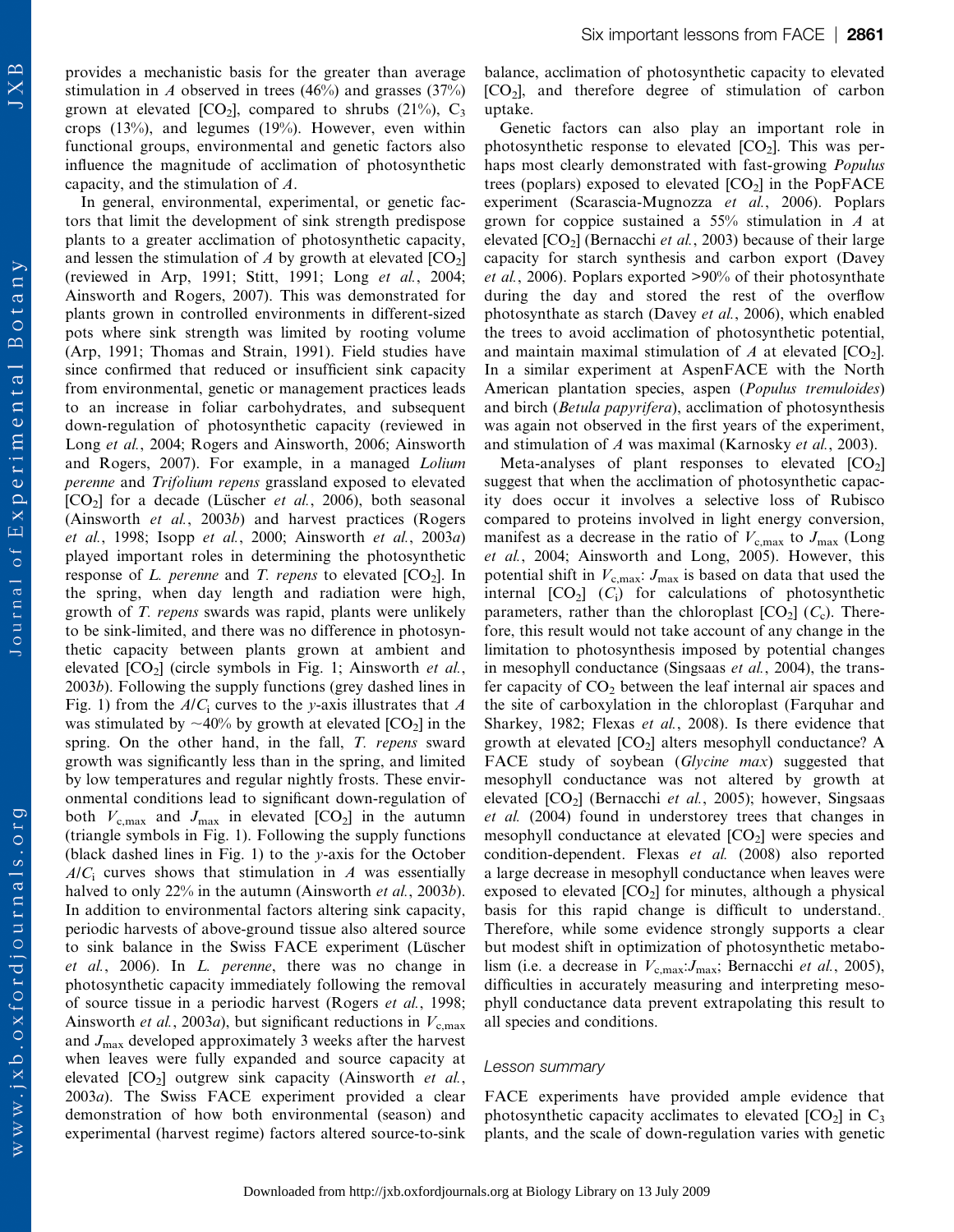Journal of Experimental Botany

 $w$  w w . j x b . o x f o r d j o u r n a l s . o r g

and environmental factors. However, despite acclimation of photosynthetic capacity, carbon gain is markedly greater (19–46%) in plants grown at the  $[CO_2]$  anticipated for the middle of this century.

# Lesson 2: photosynthetic nitrogen use efficiency increases at elevated  $[CO<sub>2</sub>]$

In theory, photosynthetic nitrogen use efficiency (PNUE), defined here as the net amount of  $CO<sub>2</sub>$  assimilated per unit of leaf N, has the potential to increase in  $C_3$  plants grown at elevated  $[CO_2]$  in that photosynthetic acclimation provides an opportunity to optimize the distribution of N to maximize C gain. Alternatively, PNUE could instead be reduced by a non-specific decrease in leaf N content at elevated  $[CO_2]$  thereby offsetting gains in C acquisition. Results from FACE experiments provide the most confident projections of future changes in PNUE at elevated  $[CO<sub>2</sub>]$ and have identified potential limitations on plant responsiveness to rising  $[CO<sub>2</sub>]$ .

Theory predicts that a  $C_3$  plant for which photosynthesis is Rubisco limited at both 380 and 580 µmol mol<sup>-1</sup>  $[CO_2]$ could show a stimulation of photosynthesis by elevated [CO<sub>2</sub>] at 25 °C by as much as 40% (Farquhar *et al.*, 1980). A plant where assimilation is limited solely by RubP regeneration at both  $CO<sub>2</sub>$  concentrations would have a maximum 11% stimulation in photosynthesis under these conditions (Long et al., 2004). Therefore, even in plants where photosynthesis is not limited by Rubisco capacity, PNUE is expected to increase due to the reduced flux into the largely wasteful photorespiratory pathway. The evidence from FACE studies supports previous work conducted in controlled environments and field enclosures and provides overwhelming evidence that photosynthesis in both the short and long term is stimulated by growth at elevated  $[CO<sub>2</sub>]$  (see Lesson 1 above).

Acclimation to elevated  $[CO_2]$  does occur (see Lesson 1), but how much N is conserved at elevated  $[CO<sub>2</sub>]$  due to Rubisco acclimation? Earlier investigations into the response of plants to rising  $[CO<sub>2</sub>]$  often reported marked  $($ >50%) reductions in Rubisco content at elevated  $[CO<sub>2</sub>]$ , even in naturally rooted plants (Jacob et al., 1995). Rubisco typically accounts for  $c$ . 25% of leaf N (Sage *et al.*, 1987), and in some cases investment in Rubisco can be as high as 50% (Spreitzer and Salvucci, 2002). Therefore, it was hypothesized that the redistribution of N saved through Rubisco acclimation at elevated  $[CO<sub>2</sub>]$  could greatly increase N use efficiency within the leaf, and the plant (Drake et al., 1997). Results from FACE experiments support this trend, but realized that the N savings are much lower than anticipated.

A meta-analysis (Ainsworth and Rogers, 2007) of the response of  $V_{\rm c,max}$  to growth at elevated [CO<sub>2</sub>] using FACE technology showed that, on average,  $V_{\text{c,max}}$  was reduced by  $\sim$ 10% in plants grown at elevated [CO<sub>2</sub>]. The magnitude of this response varied among functional groups (e.g. legumes 7%, crops  $17\%$ , grasses  $16\%$ , and trees  $6\%$ ). Table 1 shows Table 1. Estimates of the maximum theoretical saving in leaf N due to Rubisco acclimation at the elevated  $[CO<sub>2</sub>]$  used in FACE experiments

|        | Rubisco content <sup>a</sup><br>(mg m <sup>-2</sup> ) |                  | <b>Maximum potential</b><br>N saving at elevated<br>$[CO2]$ (mg m <sup>-2</sup> ) | Percentage N<br>saving at<br>elevated [CO <sub>2</sub> ] <sup>b</sup> |
|--------|-------------------------------------------------------|------------------|-----------------------------------------------------------------------------------|-----------------------------------------------------------------------|
|        |                                                       | Current Elevated |                                                                                   |                                                                       |
| Crop   | 217                                                   | 177              | 67                                                                                | 3.9                                                                   |
| Tree   | 153                                                   | 147              | 9                                                                                 | 0.6                                                                   |
| Lequme | 260                                                   | 233              | 45                                                                                | 2.6                                                                   |
| Grass  | 182                                                   | 150              | 54                                                                                | 4.4                                                                   |

 $a$  Rubisco content was calculated from values of  $V_{c,\text{max}}$  presented previously (Ainsworth and Rogers, 2007) with the following assumptions: (i) the reduction in V<sub>c,max</sub> at elevated [CO<sub>2</sub>] was due entirely to<br>a reduction in content, (ii) the k<sub>cat</sub> of Rubisco=2.5 s<sup>-1</sup> ((Zhu *et al.*, 1998; Tcherkez e*t al.*, 2006), (iii) the molecular mass of Rubisco=536<br>kg mol<sup>-1</sup> (Raines *et al.*, 1991), and (iv) Rubisco is 16.7% N (Steer

et al., 1968).<br> $b^b$  Leaf N content at current [CO<sub>2</sub>] was calculated from our database of plant responses to elevated  $[CO<sub>2</sub>]$  (Ainsworth and Long, 2005) where crops=1.72, trees=1.57, legumes=1.74, and grasses=1.22  $(g m^{-2}).$ 

that the maximum possible saving in leaf N due to Rubisco acclimation at the elevated  $[CO<sub>2</sub>]$  typical of current FACE experiments is smaller than anticipated. Even excluding trees that are Rubisco limited at current and elevated  $[CO<sub>2</sub>]$ and are not hypothesized to show marked acclimation, the mean saving in leaf N is still small,  $\sim$ 3.6%. This estimate assumes that the reduction in  $V_{c,\text{max}}$  at elevated [CO<sub>2</sub>] is due entirely to a reduction in Rubisco content (Nie et al., 1995; Rogers et al., 1998) with no reduction in Rubisco activation (Socias et al., 1993; Cen and Sage, 2005). These data have shown that the potentially large increases in PNUE at elevated  $[CO_2]$  (Drake *et al.*, 1997) have not been realized in FACE experiments. For a given degree of acclimation, these potential additional future savings in N will be greater for legumes, grasses and crops that invest a greater percentage of their leaf N in Rubisco (25%, 25%, and 21%, respectively) than for trees which only invest 16% of their N in Rubisco (calculated from data in Table 1).

Have plants grown at elevated  $[CO_2]$  in FACE experienced a reduction in leaf N content that would impact PNUE? Evidence from meta-analysis suggests that reductions in leaf  $N_{area}$  (leaf N content expressed per unit leaf area) are small,  $\sim$ 4%. Given that reductions in  $V_{c,max}$  in species that acclimate are more than double this and that the reduction in leaf N content associated with Rubisco acclimation could be comparable  $(\sim 3.6\%;$  Table 1) it suggests that a marked non-specific dilution of leaf N content is not responsible for the reduction in  $V_{c,\text{max}}$  at elevated  $[CO<sub>2</sub>]$  and is unlikely significantly to impact PNUE.

The mean increase in PNUE was calculated for studies conducted in FACE experiments that reported  $A<sub>sat</sub>$  and leaf  $N_{\text{area}}$ . Comparisons of PNUE at current and elevated  $[CO_2]$ are confounded by  $[CO_2]$ , species, N supply, age, and N storage strategy (Sage and Pearcy, 1987) so a response ratio (PNUE at elevated  $[CO_2]$ /PNUE at current  $[CO_2]$ ) was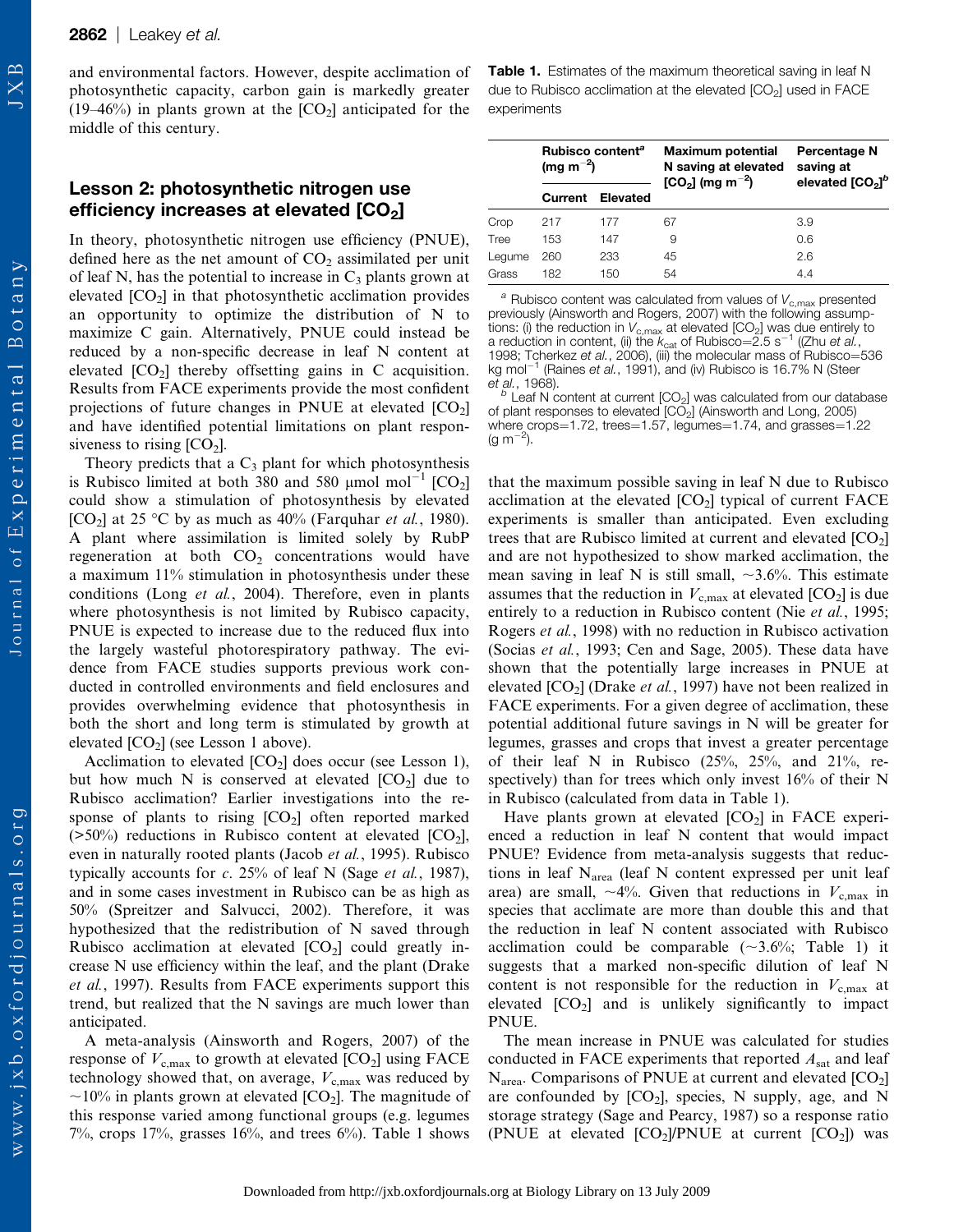www.jxb.oxfordjournals.org

calculated for each observation. Across 15 species it was found that PNUE was increased by  $31\% \pm 3.6\%$  SE ( $t_{57}$ ,  $P < 0.001$ ), consistent with previous studies (Peterson *et al.*, 1999) and the  $>30\%$  increase in  $A<sub>sat</sub>$  and  $<5\%$  decrease in Narea reported previously for FACE studies (Ainsworth and Long, 2005; Ainsworth and Rogers, 2007).

Matching the increased C supply at elevated  $[CO<sub>2</sub>]$  with additional N is key to avoiding sink limitation of A at elevated  $[CO_2]$ . Results from FACE have provided clear evidence for the link between acclimation and N supply. Plants growing with a low N supply typically accumulate more foliar carbohydrates and exhibit greater Rubisco acclimation than those grown at high N supply (Ainsworth et al., 2003; Ainsworth and Long, 2005). Plants with a large sink capacity such as well-irrigated and fertilized poplar (Davey et al., 2006) can avoid sink limitation and thus minimize the associated loss of Rubisco when grown at elevated  $[CO_2]$ . Legumes have the potential to respond maximally to elevated  $[CO_2]$  because their N-fixing bacteria provide a large C sink where excess C can be traded for N allowing them simultaneously to avoid sink limitation and to increase their N supply (Rogers et al., 2006). This has resulted in improved productivity of legumes at elevated  $[CO<sub>2</sub>]$  when compared to non-leguminous plants and the presence of legumes has improved leaf N content, photosynthesis, and in some cases the productivity, of cooccurring non-leguminous plants (Zanetti et al., 1996, 1997; Lee *et al.*, 2003) suggesting that increased  $A$  at elevated  $[CO<sub>2</sub>]$  in legumes can improve plant, community and ecosystem N acquisition (Prior et al., 2006).

#### Lesson summary

Results from FACE experiments have shown that PNUE is markedly improved in  $C_3$  plants grown at elevated  $[CO_2]$ . This increase is driven predominantly by enhanced  $CO<sub>2</sub>$ uptake rather than by the saving and redistribution of leaf N which was found to be smaller than anticipated. However, further improvements in PNUE are anticipated later this century as the atmospheric  $[CO<sub>2</sub>]$  surpasses the  $\sim$ 550 µmol mol<sup>-1</sup> level used in the FACE experiments that have been conducted to date.

# Lesson 3: water use at both leaf and canopy scales declines at elevated  $[CO<sub>2</sub>]$

The undisturbed microenvironment provided by FACE provides a unique opportunity to address the responses of leaf and canopy water use to elevated  $[CO<sub>2</sub>]$ . Plants control their stomata to regulate the amount of water that is transpired; however, the canopy microclimate will determine the rate at which water is transpired from the stomata. Any enclosure, regardless of construction, will alter the canopy microclimate and thus influence transpiration. FACE allows for a better understanding, relative to enclosure studies, of stomatal responses to elevated  $[CO<sub>2</sub>]$ , and the ability to measure accurately  $CO<sub>2</sub>$  responses of stomatal conductance, canopy evapotranspiration, and soil moisture is an important asset of FACE studies. In this section, some of the key findings of water use from FACE experiments from the stomatal to the canopy scale will be presented, including evidence supporting a lack of acclimation of stomatal conductance  $(g_s)$  to elevated  $[CO_2]$ .

#### Stomatal conductance  $(g_s)$  is lower at elevated  $CO<sub>2</sub>$

The major function of stomata is to maximize the rate at which  $CO<sub>2</sub>$  can diffuse into the leaf for photosynthesis while minimizing the simultaneous loss of water vapour, an optimization that requires continuous regulation. Many factors are known to influence stomata and their response to the environment is often highly predictable (Ball et al., 1987). While it is overwhelmingly evident from both FACE and non-FACE experiments that  $g_s$  decreases in elevated [CO<sub>2</sub>] (Curtis and Wang, 1998; Want et al., 1999; Medlyn et al., 2001; Ainsworth et al., 2002; Ort et al. , 2006; Ainsworth and Rogers, 2007), these reviews demonstrate a wide degree of variability in the response of  $g<sub>s</sub>$  to elevated  $[CO<sub>2</sub>]$ . For example, responses for trees in growth chambers range from a 5% increase in  $g_s$  to a 25% decrease (Curtis and Wang, 1998), whereas for FACE experiments the range is a 16–23% decrease (Ainsworth and Rogers, 2007).

### Stomata do not acclimate to growth in elevated  $CO<sub>2</sub>$

The Ball et al. (1987) model, as modified from its original version, predicts  $g_s$  as

$$
g_s = g_0 + m \frac{Ah}{[CO_2]}
$$

where A is the net rate of photosynthetic  $CO<sub>2</sub>$  assimilation; h is relative humidity;  $[CO_2]$  is the atmospheric  $CO_2$  at the leaf surface;  $g_0$  is the y-axis intercept, and m is the slope of the line. The parameters  $g_0$  and m are species-specific and, while evidence from enclosure studies suggests the possibility of acclimation of these variables (Bunce, 2004), FACE work with *Lolium perenne* (Nijs et al., 1997) and soybean (Leakey *et al.*, 2006*a*) found no acclimation of  $g_s$  to  $[CO_2]$ . Therefore, the instantaneous decrease in  $g_s$  at elevated  $[CO_2]$ is maintained over time in long-term FACE studies.

### Elevated  $CO<sub>2</sub>$  results in a decrease in canopy evapotranspiration

Decreased  $g_s$  for individual leaves in elevated  $CO_2$  may not necessarily translate to a proportional reduction in canopy transpiration. While decreased  $g_s$  is consistent with the potential for a decrease in transpiration, many factors in addition to  $g_s$  need to be considered. For example, a decrease in  $g_s$  is likely to increase leaf temperatures that would, in turn, increase the driving force for transpiration. Additional influences on transpiration include  $CO<sub>2</sub>$ -induced changes in leaf and canopy structure that can influence the respective boundary layers. Most modern gas exchange systems provide leaf level measures of transpiration,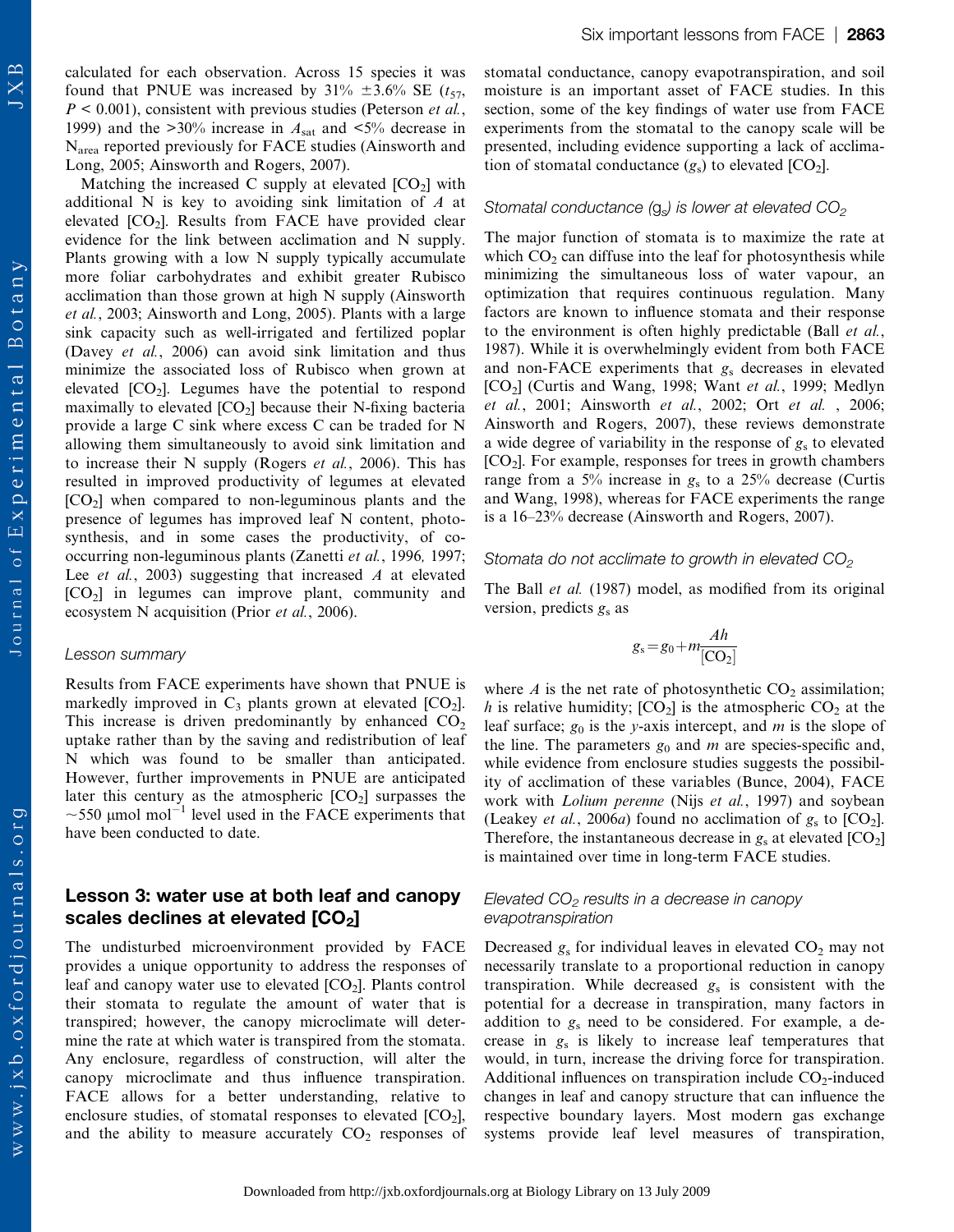however, these values are representative only of the conditions present in the leaf chambers at the time of measurement, which often differ vastly from field conditions. Therefore, actual water use at the leaf level is difficult to obtain. Although chamber-based experiments have been used to determine how increases in  $[CO<sub>2</sub>]$  influence canopyscale evapotranspiration (ET) (Wilson *et al.*, 1999; Hungate et al., 2002; Polley et al., 2008), humidity, radiation, temperature, and coupling to the atmosphere are all altered by chambers such that they may not realistically predict ecosystem responses to  $[CO_2]$  (McLeod and Long, 1999). For example, these 'chamber effects' may offset some, if not all, of the leaf temperature increases associated with a decrease in  $g_s$ .

FACE experiments generally preserve the natural coupling between vegetation and the atmosphere and offer the best opportunity to determine how elevated  $[CO<sub>2</sub>]$  in future atmospheres will influence ET. Various techniques have been employed to estimate ET at the canopy scale at FACE sites, including micrometeorological, soil moisture, and sap flow measurements. Micrometeorological techniques have been used to assess the impact of elevated  $[CO_2]$  on ET for potato (Solanum tuberosum; Magliulo et al., 2003), rice (Oryza sativa; Yoshimoto et al., 2005), wheat (Triticum spp.; Kimball et al., 1995, 1999; Hunsaker et al., 2000), cotton (Gossypium spp.; Hunsaker et al., 1994; Kimball et al., 1994), sorghum (Sorghum spp.; Conley et al., 2001; Triggs et al., 2004), and soybean (Bernacchi et al., 2007). With the exceptions of cotton and sorghum grown with low water availability, a consistent decrease in ET ranging from 5% to 20% was observed at elevated  $[CO_2]$  depending on species and measurement location (Fig. 2). The experiments utilizing micrometeorological techniques rely on measuring three of the four major energy fluxes associated with a plant



Fig. 2. A summary of results from FACE experiments of change in evapotranspiration as a result of growth in elevated  $CO<sub>2</sub>$  of c. 550  $\mu$ mol mol<sup>-1</sup> relative to control. Data for potato from Magliulo et al. (2003), rice from Yoshimoto et al. (2005), wheat from Hunsaker et al. (2000) and Kimball et al. (1995), cotton from Hunsaker et al. (1994) and Kimball et al. (1994), sorghum from Triggs et al. (2004), and soybean from Bernacchi et al. (2007). Graph is redrawn from Hatfield et al. (2008) and reproduced with permission.

canopy: net radiation, sensible heat flux, and soil heat flux. ET is then solved as the residual energy component not accounted for by those fluxes. While this method has known limitations, as discussed previously (Yoshimoto et al., 2005), these results are consistent with observations made for different tree species grown at FACE sites using sap flow gauges (Wullschleger and Norby, 2001; Tommasi et al., 2002) and with soil moisture measurements, as discussed below. Despite the general consistency among the experiments listed above, the growth of poplar in elevated  $CO<sub>2</sub>$ showed a reduction in  $g_s$  for leaf-level measurement at POP/ EURO FACE (Bernacchi et al., 2003; Tricker et al., 2008), but sap flow measurements over the similar time periods showed lower whole-plant transpiration in one (Tommasi et al., 2002) and higher whole-plant transpiration in another (Tricker et al., 2008) study using the same poplar experiment. This may suggest that there are exceptions to an otherwise generalized response. It could also suggest that there are other interacting environmental factors in play. For example, as discussed below, decreased ET at elevated  $[CO<sub>2</sub>]$  preserves soil moisture, which would allow for greater ET than the controls during the early stages of a drought period, although it is unlikely to be the explanation at the POP/EURO FACE experiment where irrigation was used, presumably removing the opportunity for greater moisture availability in the elevated  $CO<sub>2</sub>$ .

The effect of decreased ET at elevated  $[CO<sub>2</sub>]$  on the canopy hydrological cycle is an increase in soil moisture, as observed for a range of plants including sorghum (Conley  $et \ al., \ 2001$ ), cotton (Hunsaker  $et \ al., \ 1994$ ), wheat (Hunsaker et al., 1996, 2000), pine forest (Ellsworth, 1999), grass species (Kammann et al., 2005), and maize (Leakey et al., 2006b). A hypothesis surrounding the increase in soil moisture associated with lower ET is that plants will be less susceptible to dry intervals during the growing season. Recently, it was demonstrated that soybean grown in elevated  $[CO_2]$  did not show a decline in ET during a protracted dry period whereas the control plants did (Bernacchi et al., 2007), although it is unlikely that elevated  $[CO<sub>2</sub>]$  will alleviate the responses of vegetation to severe drought conditions. Has the increase in  $CO<sub>2</sub>$  that plants have experienced thus far already altered evapotranspiration? Current model predictions indicate that runoff from continental interiors has risen as a direct consequence of decreased ET (Betts et al. 2007), which is at least partially validated by the results from ET measurements at various FACE sites.

The highly circulated atmosphere associated with chamberbased fumigation techniques makes it difficult to assess how well leaf- and canopy-scale conductances are normally coupled. If these scales of water use are well coupled, then the potential exists to assess ecosystem-level responses from leaflevel data. Data from the SoyFACE experiment show that, when averaged over a growing season, there is strong coupling between changes in stomatal conductance at the leaf level and whole-canopy water use (Fig. 2). Further, the lack of stomatal acclimation to  $[CO_2]$  (Leakey *et al.*, 2006*a*) means that the relationship of  $g_s$  to ET would be similar for plants

 $\mathbb{R}$  $\overline{X}$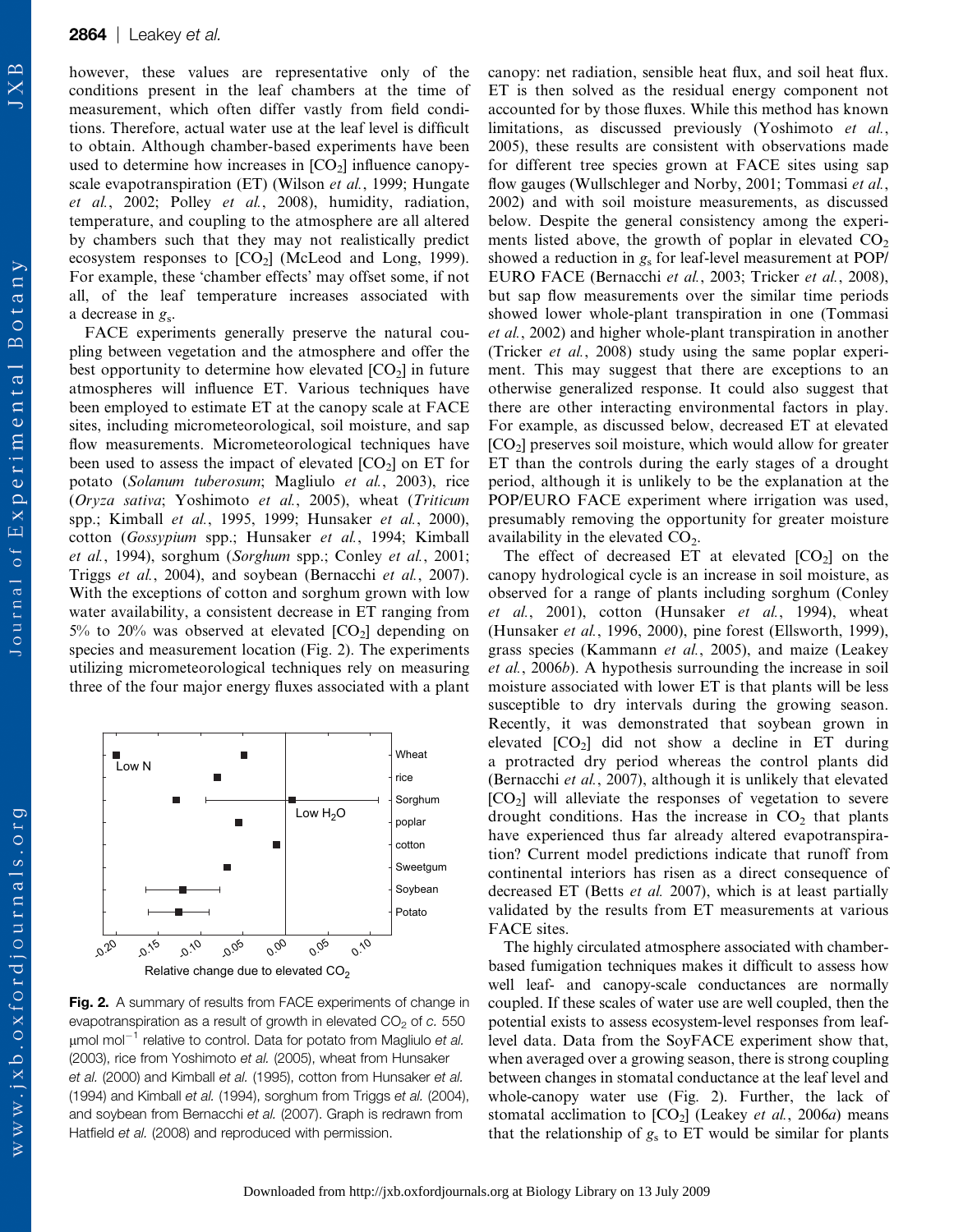JX

grown in both ambient and elevated  $[CO_2]$ , a conclusion supported by data from SoyFACE (Bernacchi et al., 2007). There will, in addition, be important regional-scale feedback via changes in humidity, as well as other climate feedbacks related to elevated  $[CO_2]$  on water use that are likely to be important in the real world.

#### Lesson summary

That elevated  $CO<sub>2</sub>$  reduces  $g<sub>s</sub>$  has long been well established from a wide range of experiments. FACE experiments extend these findings showing that the decrease  $g_s$  is upheld when plants are grown under experimental conditions that allow for the natural coupling of the plants and the atmosphere to be upheld. Most importantly, FACE experiments have shown that the leaf level and canopy level responses are consistent—namely that leaf level decreases in water use scale to the canopy and that the decrease in water use translates to higher soil moisture availability.

# Lesson 4: dark respiration is significantly stimulated in soybean leaves grown under elevated [CO<sub>2</sub>]

Respiration fulfils the vital functions of producing ATP, reducing power and carbon-skeleton intermediates, while consuming  $O_2$  and releasing  $CO_2$ . Respiration is an important determinant of plant carbon balance and crop yield (Amthor, 1989) as well as a key factor controlling the carbon balance of ecosystems (Valentini et al., 2000). At the global scale, the flux of carbon from plant respiration is 5–6-fold greater than anthropogenic emissions (Prentice et al., 2001; Canadell et al., 2007) demonstrating that understanding respiratory responses as growing conditions are altered by climate change is a fundamental issue, with significance from cellular to biogeochemical scales. Although the potential for rising atmospheric  $[CO<sub>2</sub>]$  to alter plant respiration has been the subject of debate for many years (Ford and Thorne, 1967; Gifford et al., 1985; Farrar and Williams, 1988; Amthor, 1991; Drake et al., 1999), it is still relatively poorly understood (Gonzalez-Meler et al., 2004), particularly by comparison with photosynthesis. There are unique challenges to measuring the respiration of leaves, stems, and roots (Hanson et al., 2000; Davey et al., 2004; Moore et al., 2008) and the relationship between plant productivity and respiration is variable in each of these tissues (Litton *et al.*, 2007). Given that there will probably be tissue-specific responses, as well as the recent evaluation of results from FACE studies into the effects of elevated  $[CO_2]$  on soil respiration (King *et al.*, 2004) and stem respiration (Moore et al., 2008), this lesson focuses on the dark respiration responses of leaves grown in elevated  $[CO<sub>2</sub>]$ .

Much of the uncertainty surrounding the effects of elevated  $[CO<sub>2</sub>]$  on leaf respiration has resulted from the difficulty in measuring the rate of respiration with gas exchange techniques. Until recently, the most common

approach has been to use an open gas-exchange system, incorporating IR  $CO<sub>2</sub>$  analysers designed for assessing photosynthesis, to measure the rate of  $CO<sub>2</sub>$  efflux from a tissue sample. Many early studies used this technique to assess whether there was any instantaneous effect of  $[CO<sub>2</sub>]$ on respiration. On average, doubling the  $[CO<sub>2</sub>]$  around a leaf was reported to inhibit respiratory  $CO<sub>2</sub>$  efflux by 15–20% (Amthor, 1997; Curtis and Wang, 1998; Drake et al., 1999). However, it was demonstrated that measurement artefacts mimicked the instantaneous inhibition of respiration when, in fact, none was occurring (Gifford, 1991; Gonzalez-Meler and Siedow, 1999; Janhke, 2001; Jahnke and Krewitt, 2001). When respiration has been measured as  $O_2$  uptake, or when  $CO<sub>2</sub>$  efflux has been measured in a manner that rigorously avoided leaks and diffusion between the chamber and the atmosphere through gaskets or leaves, little or no instantaneous effect of  $[CO_2]$  was detected (Amthor *et al.*, 2001; Janhke, 2001; Jahnke and Krewitt, 2001; Davey et al., 2004). Further details are available in reviews by Gifford  $(2003)$  and Gonzalez-Meler *et al.*  $(2004)$ .

Long-term growth of plants at elevated  $[CO<sub>2</sub>]$  is also expected to alter the rates of respiration in response to the stimulation of photosynthesis and biomass production. Rates of respiration can be controlled by either the demand for ATP, when respiration is ADP-limited (Beevers, 1974; Bingham and Farrar, 1988), or by the availability of substrate when respiration is not ADP-limited (Breeze and Elston, 1978; Azcón-Bieto and Osmond, 1983). Williams and Farrar (1990) argued that the availability of substrates, primarily carbohydrates, determines the longer term capacity for respiration while the current demand for ATP controls respiratory flux in the shorter term. The mechanism of soybean respiratory responses to growth at elevated [CO2] has been investigated in two studies that combined molecular, biochemical, and physiological analyses of plants at the SoyFACE experiment in which the findings were consistent with the hypotheses of Williams and Farrar (1990). Ainsworth et al. (2006) examined transcript profiles, leaf carbohydrate status, and growth rate of both mature and growing leaves in an early vegetative developmental stage. Leakey et al. (2009a) examined transcript profiles, leaf carbohydrate status, rates of photosynthesis and respiration of mature leaves at mutiple developmental stages, over two growing seasons. Together, the studies provide evidence that long-term growth at elevated  $[CO<sub>2</sub>]$ leads to transcriptional reprogramming of metabolism that stimulates respiration. This involves a greater abundance during the day and night of transcripts encoding many enzymes of starch and sugar metabolism, glycolysis, the TCA cycle, and mitochondrial electron transport under elevated  $[CO<sub>2</sub>]$  (Fig. 3). The number of transcripts reported to have significantly different abundance under ambient and elevated  $[CO_2]$  at night (Ainsworth *et al.*, 2006) was smaller than during the day (Leakey et al., 2009a). However, this may reflect the smaller number of dates upon which transcript profiling could be performed on samples collected at night (1 date; Ainsworth et al., 2006) versus during the day (9 dates; Leakey et al., 2009a), rather than a biological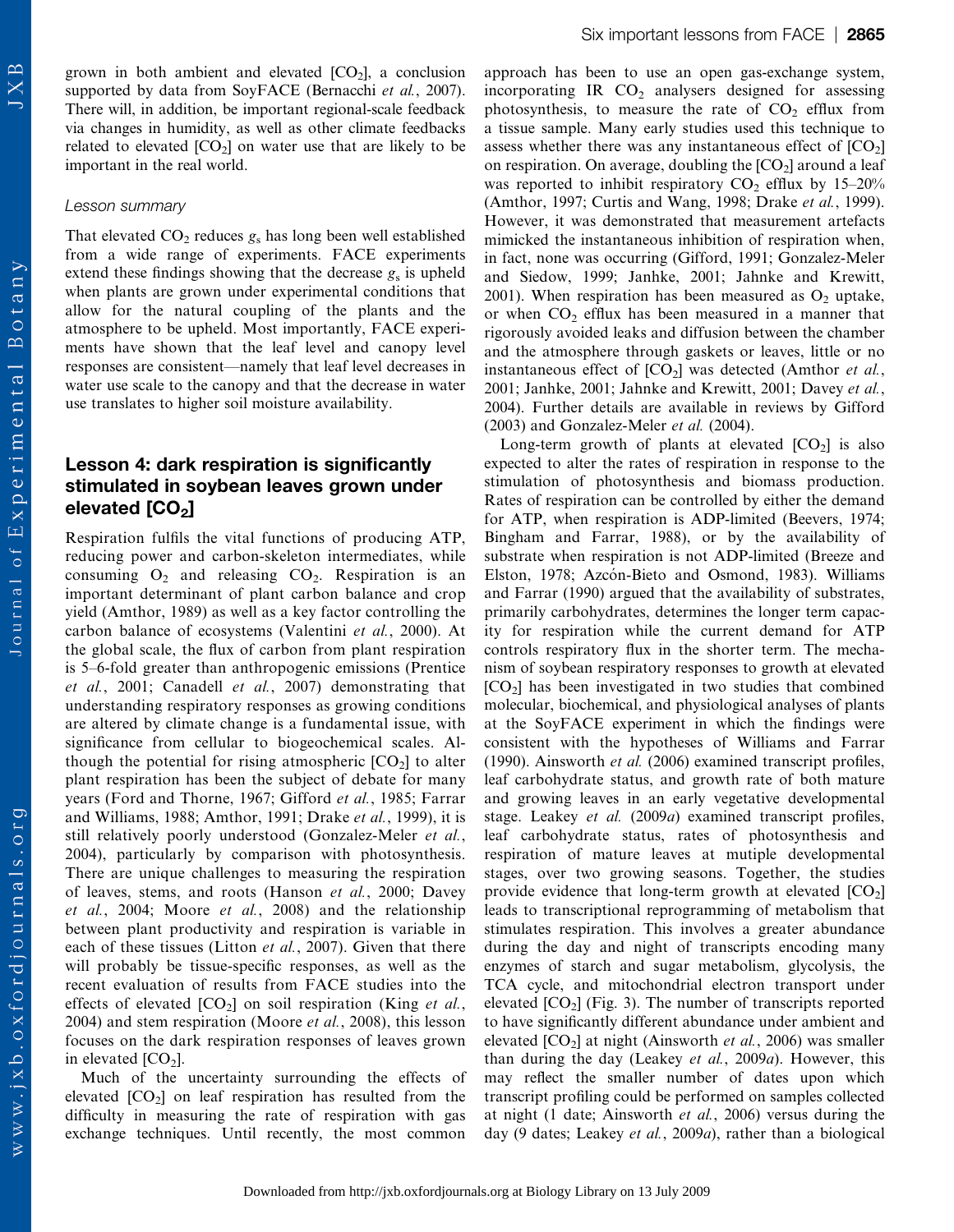

Fig. 3. Graphical representation of transcripts encoding enzymes of carbohydrate metabolism and respiration whose abundance is significantly altered by growth at elevated [CO<sub>2</sub>] during the day and night in the leaves of soybean grown at SoyFACE. Each blue or yellow box represents the statistically significant treatment response  $(P < 0.05)$  of a unique transcript encoding an enzyme or protein structure. Insets show mean treatment values ( $\pm$ SE) of the (A) night-time rates of respiratory CO<sub>2</sub> efflux and (B) respiratory O<sub>2</sub> uptake of soybean leaves grown at ambient and elevated [CO<sub>2</sub>]. Means sharing a common letter are not statistically different. All data are average responses to elevated [CO<sub>2</sub>] (550  $\mu$ mol mol $^{-1}$ ) compared to ambient [CO<sub>2</sub>] (380  $\mu$ mol mol $^{-1}$ ), redrawn from data in Ainsworth *et al.* (2006) and Leakey et al. (2008).

phenomenon. The consistency of the results between the two studies is particularly significant given that two different microarray platforms were used for each of the analyses. While changes in transcript abundance do not always relate directly to changes in protein content, activity, and physiology (Leakey et al., 2009b), greater gene expression for the machinery of carbohydrate metabolism and respiration would be necessary to produce the greater number of mitochondria per cell observed in many species, including soybean, under elevated  $[CO_2]$  (Griffin et al., 2001).

In mature leaves no longer undergoing growth, greater respiration under elevated  $[CO_2]$  was associated with stimulated photosynthesis and increased carbohydrate content during the day and faster carbohydrate utilization at night (Fig. 3; Ainsworth et al., 2006; Leakey et al., 2009a). Respiration was measured using a gas exchange system designed to avoid the measurement artefacts that can falsely indicate short-term sensitivity of respiration to  $[CO<sub>2</sub>]$ . With this approach, stimulated respiratory flux was demonstrated as greater  $CO_2$  efflux as well as greater  $O_2$  uptake (Fig. 3). This is consistent with the observation that all other factors which increase diurnal carbon gain and foliar carbohydrate content are also reported to stimulate night-time respiration (Azcón-Bieto and Osmond, 1983; Dewar et al., 1999; Whitehead et al., 2004). The ratio of  $O_2$  uptake to  $CO_2$ efflux (respiratory quotient) was also greater at elevated  $[CO_2]$  compared to ambient  $[CO_2]$  (Leakey *et al.*, 2009*a*) indicating that the larger carbohydrate pools resulting from stimulated photosynthesis at elevated  $[CO<sub>2</sub>]$  were subsequently forming a larger fraction of the substrate pool for respiration. In addition to increasing substrate availability, increased accumulation of non-structural carbohydrate in leaves over the course of the day is likely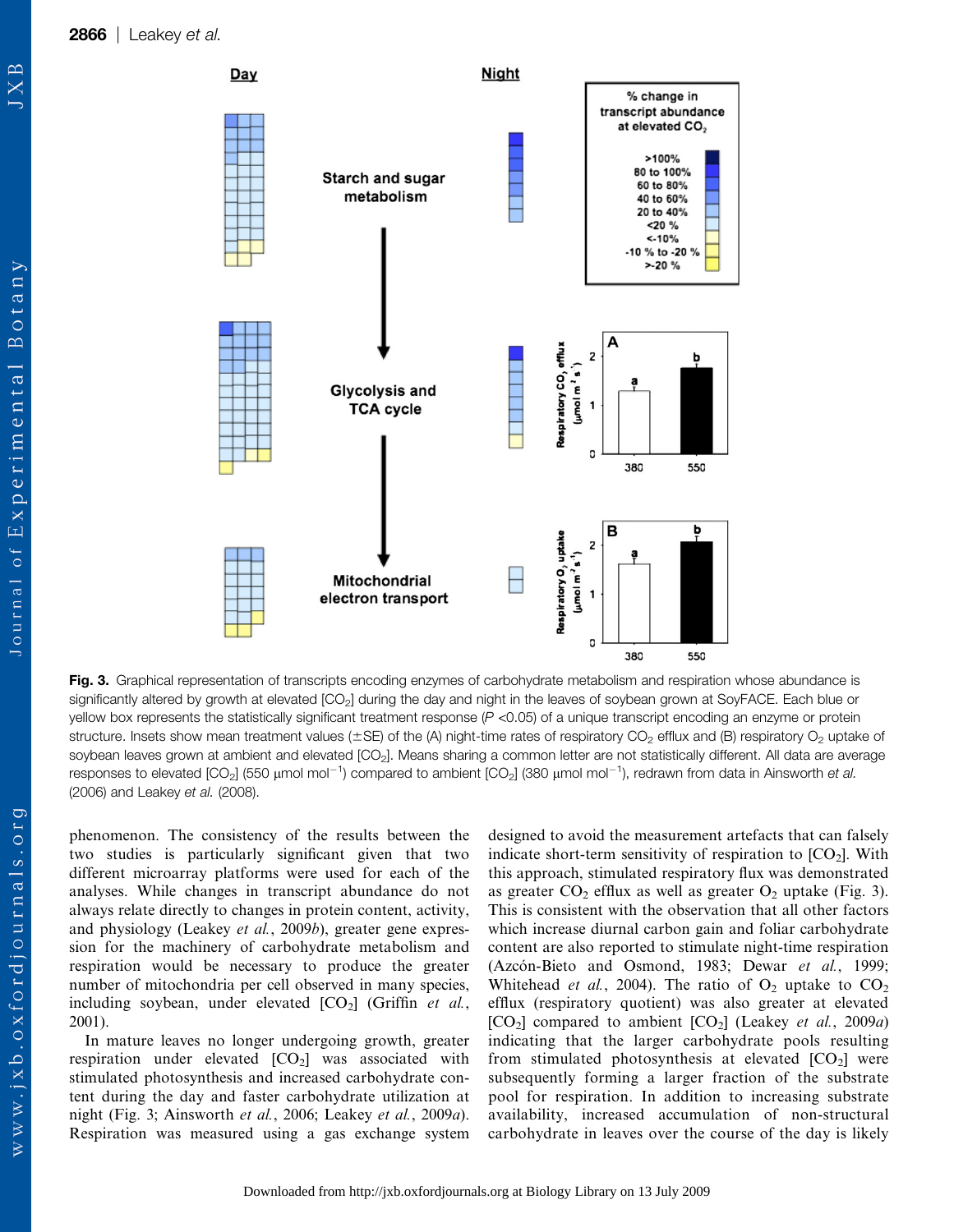Journal of Experimental Botany

 $w$  w w . j x b . o x f o r d j o u r n a l s . o r g

to have increased energy demand for mobilization and translocation. This could be significant, since phloem loading accounts, on average, for  $\sim 30\%$  of night-time respiratory energy demand in leaves (Bouma et al., 1995; Amthor, 2000). In growing leaves, the increased abundance of transcripts encoding enzymes of carbohydrate metabolism and respiration under elevated  $[CO<sub>2</sub>]$  was associated with greater growth (Ainsworth et al., 2006), although rates of respiration were not directly measured.

Increased photosynthesis and total non-structural carbohydrate (TNC) content at elevated  $[CO<sub>2</sub>]$  has not been observed to be associated with greater respiration in other FACE studies. No treatment effect on respiration per unit leaf-area was detected in Populus alba, Oryza sativa, Acer saccharum, Betula papyrifera, Liquidamber styraciflua, or Pinus taeda (Hamilton et al., 2001; Tissue et al., 2002; Davey et al., 2004; Xu et al., 2006; Loreto et al., 2007). Detection of treatment effects at the SoyFACE experiment may have been favoured by (i) low environmental and genetic variability of soybean; (ii) greater replication by comparison with other studies  $(n=4$  versus  $n=3)$ ; and (iii) measurement of respiratory gas exchange with apparatus that avoided leaks and produced large differential concentrations of  $O_2$  and  $CO_2$  as a result of respiratory fluxes. Alternatively, the stimulation of respiration by elevated  $[CO<sub>2</sub>]$  may be greater in soybean than other species so far examined. It has often been suggested that while greater photosynthesis and leaf TNC at elevated  $[CO<sub>2</sub>]$  favour greater respiration, other changes at elevated  $[CO<sub>2</sub>]$  might be decreasing respiration. One difference between elevated  $[CO<sub>2</sub>]$  and other environmental factors increasing photosynthesis and TNC is that leaf nitrogen (N) per unit leaf area is commonly and significantly reduced  $(-4%)$  in elevated  $[CO<sub>2</sub>]$ (see Lesson 2 above; Long et al., 2004). This response is very small, or non-existent in soybean because of its capacity as a legume to fix nitrogen. However, in nonlegumes lower N may reduce the leaf level sink for products of respiration, such as in protein turnover, and this has been cited as the cause of lower respiration at elevated  $[CO_2]$ , despite greater carbon gain. This explanation assumes that N is a good proxy for leaf protein content (Lambers *et al.*, 1983) and that protein turnover is the primary sink for respiratory products (Amthor, 2000). Analysis of the cause of the decrease in N across the FACE experiments suggests that almost all of the decline in leaf N per unit leaf area could be accounted for by a decrease in Rubisco (Long et al., 2004). In mature leaves there is little or no turnover of Rubisco (Mae et al., 1983; Suzuki et al., 2001). In such a case, decreased N would have little effect on respiration, but further work is needed to test this uncertainty directly. Assuming that the effects of TNC and N upon respiration are not mutually exclusive, the balance of these effects on substrate availability and sink demand within the leaf will determine the response of respiration to long-term growth at elevated  $[CO_2]$ . At least in soybean this appears to have the net result of stimulating respiration, but further work is needed to assess the responses of other species and functional groups.

#### Lesson summary

Dark respiration is strongly stimulated in soybean leaves grown under elevated  $[CO_2]$ . The response is driven by greater gene expression for the respiratory machinery and greater substrate availability. However, increased dark respiration has been not been observed in many other species grown with FACE elevated  $[CO<sub>2</sub>]$ .

# Lesson 5: stimulation of carbon uptake by elevated  $[CO<sub>2</sub>]$  in  $C<sub>4</sub>$  plants is indirect and occurs only in situations of drought

There is a clear mechanistic basis for the stimulation of photosynthesis in  $C_3$  plants that is lacking in  $C_4$  plants. An increase in the atmospheric  $[CO<sub>2</sub>]$  from the ambient level of 2009 (384 µmol mol<sup>-1</sup>) to the 550 µmol mol<sup>-1</sup> or 700 µmol  $mol<sup>-1</sup>$  levels conservatively projected for the middle and end of this century, produces, in  $C_3$  soybean, a rise in the intercellular  $[CO_2]$  from approximately 270 µmol mol<sup>-1</sup> to 384  $\mu$ mol mol<sup>-1</sup> or 490  $\mu$ mol mol<sup>-1</sup> (Fig. 4). The biochemical basis for the resulting stimulation of photosynthesis by 29% under 2050 conditions or 39% under 2100 conditions is a higher  $[CO_2]$  around Rubisco that accelerates the carboxylation reaction while suppressing the competing oxygenation reaction (Bowes, 1991). In C4 plants, the initial slope of the  $A/C<sub>i</sub>$  relationship is much steeper and carbon uptake is saturated by  $CO<sub>2</sub>$  at a lower  $C<sub>i</sub>$ 



Fig. 4. Comparing the dependence of photosynthesis (A) on intercellular CO<sub>2</sub> concentration (C<sub>i</sub>) for C<sub>4</sub> maize and C<sub>3</sub> soybean. The maize data were fit using the equations for  $C_4$  photosynthesis (von Caemmerer, 2000). The soybean data fit according to the  $C_3$ leaf biochemical model of photosynthesis of Farquhar et al. (1980). The grey lines illustrate the supply function for  $CO<sub>2</sub>$ , starting at the atmospheric  $[CO_2]$  and ending at the operating  $C_i$  of photosynthesis. This is illustrated for current atmospheric  $[CO<sub>2</sub>]$  (384 µmol mol $^{-1}$ , solid line), elevated [CO<sub>2</sub>] anticipated for 2050 (550  $\mu$ mol mol $^{-1}$ , dashed line), and elevated  $\text{[CO}_2\text{]}$  anticipated for 2080 (700  $\mu$ mol mol $^{-1}$ , dashed and dotted line). This figure was redrawn using data from Leakey (2009).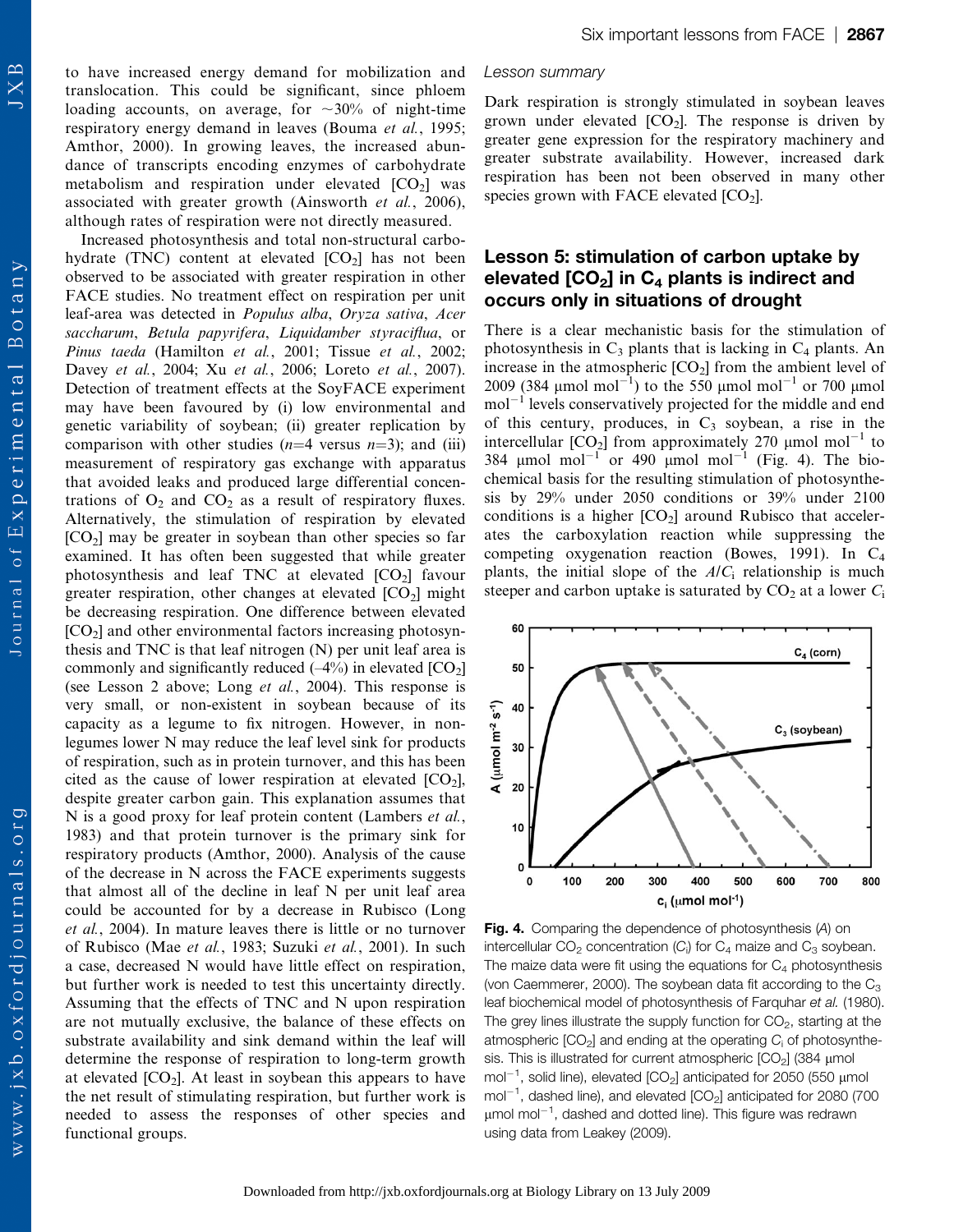(Fig. 4) because the primary carboxylase, phosphoenolpyruvate carboxylase (PEPc), has a lower  $K<sub>m</sub>$  for  $CO<sub>2</sub>$  and  $O<sub>2</sub>$  is not a competitive substrate and because  $C_4$  plants concentrate  $CO<sub>2</sub>$  around Rubisco up to six times ambient in specialized bundle sheath cells. This much greater  $[CO<sub>2</sub>]$ effectively saturates the carboxylation reaction and essentially abolishes photorespiration (von Caemmerer and Furbank, 2003). Thus, in  $C_4$  maize plants, an increase in atmospheric  $[CO_2]$  from 384 µmol mol<sup>-1</sup> to 550 µmol mol<sup>-1</sup> or 700  $\mu$ mol mol<sup>-1</sup> increases C<sub>i</sub> but has no impact on carbon uptake (Fig. 4). Only if the operating  $C_i$  of photosynthesis under ambient  $[CO_2]$  is below the inflexion point of the  $A/C<sub>i</sub>$  curve or if growth at elevated  $[CO<sub>2</sub>]$ altered the shape of the  $A/C_i$  curve could  $C_4$  photosynthesis be directly stimulated by increases in the atmospheric  $[CO<sub>2</sub>]$ .

While this theory was borne out in many elevated  $[CO<sub>2</sub>]$ experiments performed with  $C_4$  plants in growth chambers and other sorts of enclosures (Hocking and Meyer, 1991; Ziska et al., 1991; Samarakoon and Gifford, 1996; Ghannoum et al., 1998, 2000), enhanced carbon uptake under elevated  $[CO_2]$  was observed in other studies on  $C_4$ plants (Knapp et al., 1993; Amthor et al., 1994; Poorter et al., 1996; Wand et al., 1999; Anderson et al., 2001).

Three large-scale FACE experiments have studied the impact of elevated  $[CO_2]$  on carbon uptake in  $C_4$  species in which the data are consistent with elevated  $[CO<sub>2</sub>]$  having no direct effect on carbon uptake in  $C_4$  plants. Sorghum was grown at ambient (~370 µmol mol<sup>-1</sup>) and elevated [CO<sub>2</sub>]  $(\sim 570 \text{ }\mu\text{mol mol}^{-1})$  with irrigation or drought stress in Maricopa, AZ. Carbon uptake by the youngest fully expanded leaf from irrigated plots was not enhanced by elevated  $[CO_2]$  (Wall *et al.*, 2001). Stimulation of carbon uptake was, however, observed during drought or at midday when short-term water stress developed under high atmospheric vapour pressure deficits and temperatures (Cousins et al., 2002). In the managed grassland FACE experiment in New Zealand, measurements of  $A/C<sub>i</sub>$  curves showed the  $C_4$  grass *Paspadalum dilatatum* growing at both ambient (360  $\mu$ mol mol<sup>-1</sup>) and elevated (475  $\mu$ mol mol<sup>-1</sup>)  $[CO<sub>2</sub>]$  to be operating at or close to saturating  $C<sub>i</sub>$  explaining the lack of response of carbon uptake to growth at elevated [CO2] (von Caemmerer et al., 2001). Maize was grown at ambient  $({\sim}370 \text{ \mu mol mol}^{-1})$  and elevated  $[CO_2]$  ( ${\sim}550$  $\mu$ mol mol<sup>-1</sup>) at SoyFACE in Urbana, IL. There was no  $CO<sub>2</sub>$  effect on carbon uptake except when the crop was experiencing drought stress (Leakey *et al.*, 2004, 2006*b*). Measurements on fully expanded leaves showed that the operating  $C_i$  was above the inflexion point of the  $A/C_i$  curve and that photosynthesis was  $CO_2$ -saturated at both  $[CO_2]$ levels. When there was no drought stress at any stage of the season, maize grown at ambient and elevated  $[CO<sub>2</sub>]$  produced the same final biomass and yield.

The most likely explanation for the apparent difference in effects of elevated  $[CO_2]$  on carbon uptake in  $C_4$  plants between FACE experiments and those conducted in enclosure studies is rooting volume. The deep rooting of maize, sorghum, and millet in the field (commonly 1–2 m; Allen et al., 1998; Carcova et al., 2000) provides water from a much larger soil volume than pots used in some enclosure experiments (e.g. 3.5 l in Ziska and Bunce, 1997; Ziska et al., 1999; 5.0 l in Wong, 1979; Maroco et al., 1999). Even when pots are well watered, there may not be adequate root volume to absorb enough water to meet the requirements of the shoot fully. In this circumstance, growth at elevated  $[CO<sub>2</sub>]$  could reduce the water requirements and alleviate this stress giving the misimpression that elevated  $[CO<sub>2</sub>]$  directly stimulates carbon gain. Other enclosure studies have avoided this problem by growing plants in open-top chambers (OTCs) with unrestricted rooting depths (Amthor et al., 1994). But under high light conditions, air temperature and vapour pressure deficit within OTCs can be substantially greater than outside the enclosure (Whitehead et al., 1995) promoting water stress in the shoot, particularly around midday.

Overall, FACE results extend the evidence presented by Ghannoum *et al.* (2000) showing that carbon uptake in  $C_4$ plants is not directly stimulated by elevated  $[CO<sub>2</sub>]$ . In addition, FACE experiments show that elevated  $[CO<sub>2</sub>]$ improves  $C_4$  plant water relations and thereby indirectly enhances photosynthesis, growth, and yield by delaying and ameliorating drought stress. Elevated  $[CO<sub>2</sub>]$  reduced midday stomatal conductance of FACE-grown sorghum by 32% with irrigation and by 37% under drought stress (Wall et al., 2001). The effect of elevated  $[CO_2]$  on whole plant water use was smaller, but still significant (Conley et al., 2001). Although, under the arid growing conditions in Maricopa, AZ, irrigation was unable to prevent transient drought stress particularly at midday, the effect of elevated  $[CO<sub>2</sub>]$  for sorghum under severe drought stress was much stronger, resulting in an improved leaf water potential that translated into 23% greater midday photosynthesis over the two seasons. Maize grown at SoyFACE in a rain-fed experiment allowed comparison between an 'average' year (2002) that included periods of drought stress versus an 'atypical' year (2004) in which the crop experienced no drought stress across the entire season (Leakey et al., 2006). Maize leaf  $g_s$ was 23% lower under elevated  $[CO_2]$  in 2002 and 29% lower in 2004. As for sorghum, this translated into a decrease in whole-plant water use (soil moisture under elevated  $[CO<sub>2</sub>]$ was up to 31% greater between 5 cm and 25 cm depth, and up to 11% greater between 25 cm and 55 cm depth; Leakey et al., 2006). Of course, this indirect mechanism of enhanced carbon uptake by elevated  $[CO<sub>2</sub>]$  is not unique to  $C<sub>4</sub>$  plants. Decreased stomatal conductance at elevated  $[CO_2]$  in a  $C_3$ soybean canopy also led to a significant reduction in canopy evapotranspiration (Bernacchi et al., 2007). Decreased stomatal conductance can increase canopy temperatures inside elevated  $[CO_2]$  plots relative to outside the plots. However, in the absence of drought stress in 2004 at SoyFACE, elevated  $[CO<sub>2</sub>]$  was estimated to increase leaf temperature by only  $0.26$  °C and photosynthesis by 0.3  $\mu$ mol m<sup>-2</sup> s<sup>-1</sup>, and had no apparent effect on the diurnal course of photosynthesis or end of season biomass (Leakey et al., 2006). Larger average maximum temperature differences between ambient and elevated  $[CO<sub>2</sub>]$ -grown plants of 1.47  $\degree$ C and 1.85  $\degree$ C were observed in the well-watered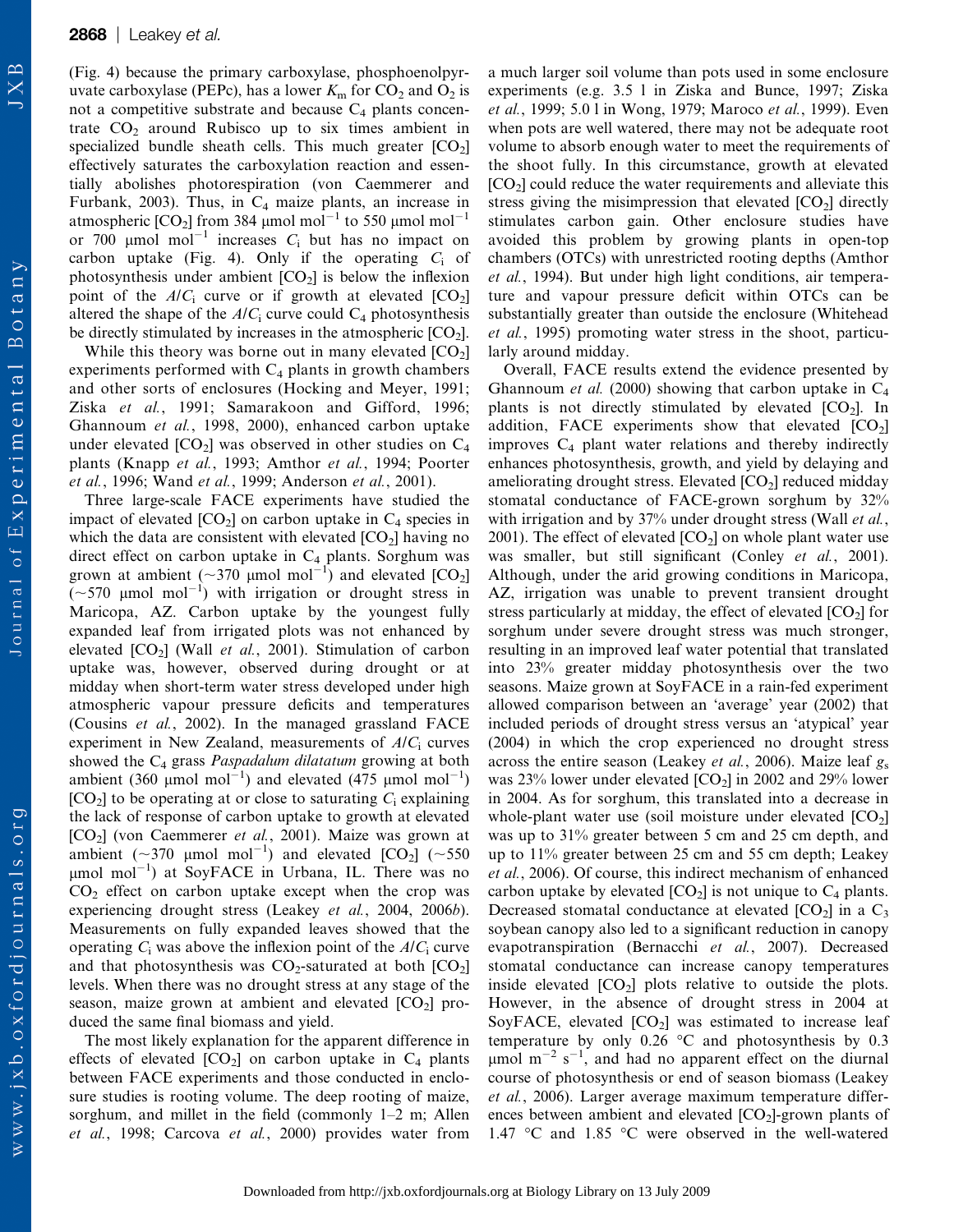Journal of Experimental Botany

treatments of sorghum in Maricopa, AZ (Triggs et al., 2004). Enclosure studies have also provided evidence for this indirect mechanism of enhanced carbon uptake by  $C_4$ plants, with reduced water use reported at elevated  $[CO<sub>2</sub>]$ compared to ambient  $[CO_2]$  in chamber-grown maize  $(-25\%$ to 30%; Samarakoon and Gifford, 1996), Panicum coloratum  $(-17\%)$ ; Seneweera *et al.*, 1998), and *Bouteloua gracilis* (Morgan et al., 1998). In all three of these cases, plant water status under drought conditions was improved, resulting in greater photosynthesis and biomass accumulation.

### Lesson summary

FACE experiments establish that, as expected from theory,  $C_4$  photosynthesis is not directly stimulated by elevated  $[CO<sub>2</sub>]$ . Nevertheless, there is significant potential for increased growth of  $C_4$  plants at elevated  $[CO_2]$  to decrease water use and reduce drought stress, leading via this indirect mechanism to greater photosynthesis and yield.

# Lesson 6: the  $[CO<sub>2</sub>]$  'fertilization' effect in FACE studies on crop plants is less than expected

Generally, the increase in  $C_3$  photosynthesis in FACE studies was greater than increases in biomass or yield (Nowak et al., 2004; Ainsworth and Long, 2005), yet the magnitude of the stimulations for crop plant species was lower than predicted from theory and from observations in protected environments (Long et al., 2004, 2006). The average increase in light-saturated photosynthesis in 45 species measured at 11 different FACE studies was 13%, while above-ground production increased by 17% and yield increased by  $16\%$  at elevated  $[CO_2]$ . The results of the FACE experiments show that photosynthesis of crop plants fails to match the theoretical increase that could be obtained at elevated  $[CO_2]$  and that a decreased proportion of the increase in photosynthesis is partitioned into the harvestable grain (Long et al., 2006). However, chamber experiments show that germplasm is capable of achieving the theoretical improvement. In addition, FACE studies on woody species showed an average 28% increase in aboveground dry matter production for trees grown under elevated  $[CO_2]$  (Ainsworth and Long, 2005) which is much closer to the theoretical expectation than has been seen for crop species. The challenge now is understanding, and in turn overcoming, the factors that prevent our major crops from realizing the full benefit in the farm setting (Boyer, 1982; Zhu et al., 2004, 2007, 2008; Murchie et al., 2008). This will require an integration of research from genomics through physiology to agronomy.

A meta-analysis of 111 elevated  $[CO<sub>2</sub>]$  chamber studies with soybean (Ainsworth *et al.*, 2002) and results from the SoyFACE experiment (Ainsworth et al., 2004; Rogers et al., 2004; Bernacchi et al., 2005) provide a direct comparison of FACE and chamber studies in a single, agronomically important species. When limiting the database of chamber

studies to those with elevated  $[CO<sub>2</sub>]$  treatments between 450  $\mu$ mol mol<sup>-1</sup> and 550  $\mu$ mol mol<sup>-1</sup>, the average increase in  $A<sub>sat</sub>$  was 24% (Fig. 5). Bernacchi et al. (2005) measured  $A<sub>sat</sub>$ every 2 weeks throughout two growing season at SoyFACE and reported a smaller  $18\%$  increase in elevated  $[CO_2]$ . A meta-analysis of SoyFACE results indicates an average 16% increase in  $A<sub>sat</sub>$  across a variety of soybean cultivars, which is substantially smaller than suggested by chamber studies (Fig. 5). At SoyFACE, the largest stimulation in  $A_{sat}$ occurred during grain-filling (Bernacchi et al., 2005) averaging 22% during vegetative growth, 29% during pod-fill and 26% during flowering. Over the course of the first growing season at SoyFACE, midday g<sup>s</sup> was reduced by 21.9% in elevated  $[CO_2]$  (Rogers et al., 2004).  $g_s$  under saturating light conditions was reduced on average by 14% at Soy-FACE (Fig. 5; Ainsworth et al., 2004; Bernacchi et al., 2005). Canopy photosynthesis was stimulated by 59% in soybeans grown under elevated  $[CO<sub>2</sub>]$  in controlled environments, with an average elevated  $[CO<sub>2</sub>]$  treatment of 761  $\mu$ mol mol<sup>-1</sup>. Although the SoyFACE treatment was lower  $(550 \text{ }\mu\text{mol mol}^{-1})$ , the degree of enhancement in diurnal carbon uptake at SoyFACE was considerably lower, only 25% over the course of the first growing season (Rogers et al., 2004), perhaps reflecting differences in reduction of gs. The database of chamber studies suggests that photosynthetic capacity does not change in soybeans grown under elevated  $[CO_2]$ . Neither  $V_{c,max}$  nor the apparent quantum yield of photosynthesis when measured at a common  $[CO<sub>2</sub>]$ was altered by growth at elevated  $[CO<sub>2</sub>]$  (Fig. 5). However, there was a small, yet statistically significant decrease in



**Fig. 5.** A comparison of light-saturated photosynthesis  $(A_{sat})$ , daily carbon uptake (A'), stomatal conductance (g<sub>s</sub>), and in vivo maximum carboxylation rate ( $V_{c,\text{max}}$ ) from a meta-analysis of controlled environment (CE) studies of soybean grown at elevated [CO2] (Ainsworth et al., 2002) and soybeans grown at elevated [CO2] in a Free-Air Carbon dioxide Enrichment (FACE) experiment (Ainsworth et al., 2004; Bernacchi et al., 2005; Rogers et al., 2004). The mean $\pm 95\%$  confidence intervals are shown in the box plots and the sample size for each observation is given in parenthesis. Boxes overlapping 0 indicate no significant change at elevated  $[CO<sub>2</sub>]$ .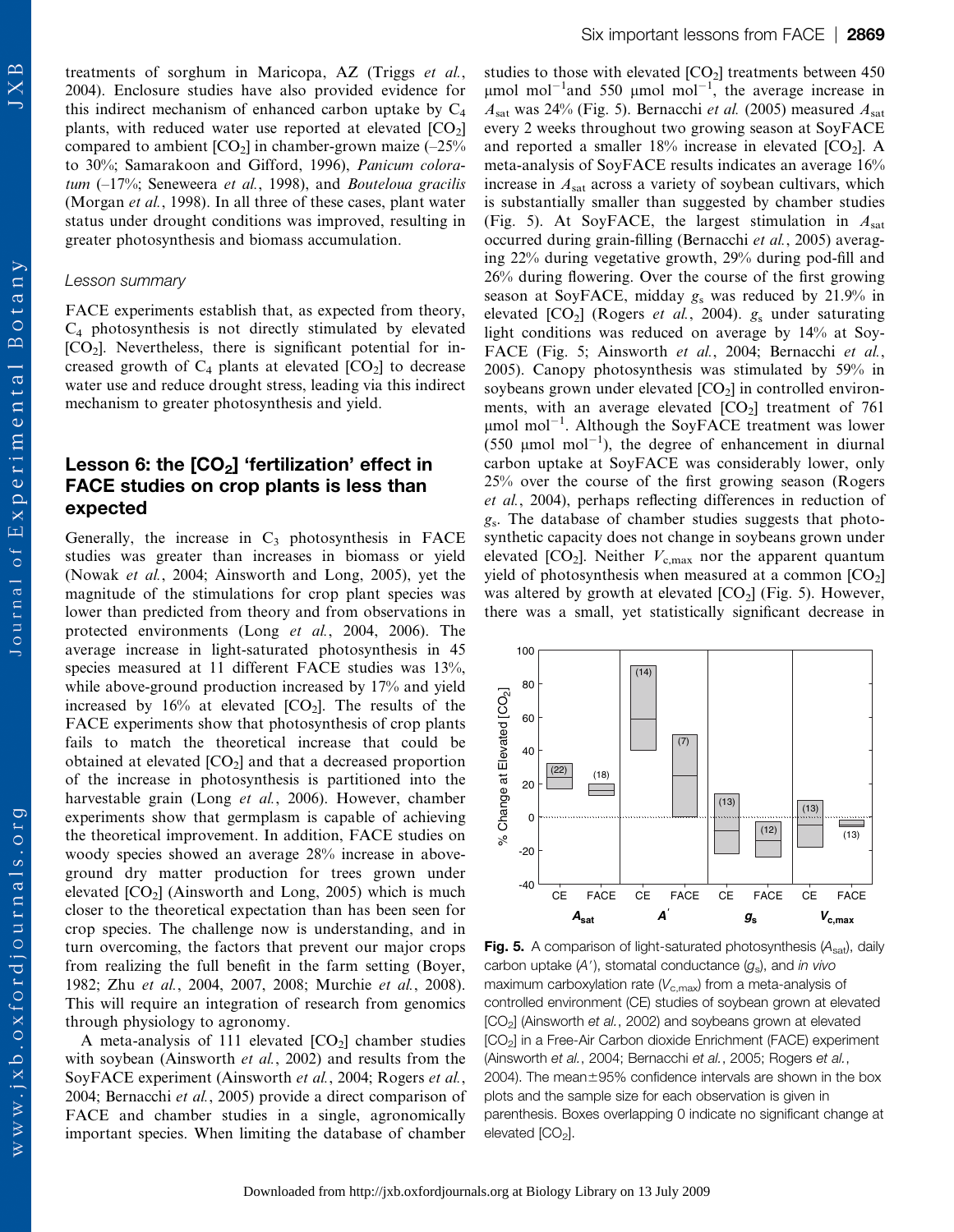$V_{c,max}$  at SoyFACE, which, in turn, drove a decrease in the  $V_{\rm c,max}$ :  $J_{\rm max}$  inferring a shift in resource investment away from Rubisco (Bernacchi et al., 2005). This change though was insufficient to take full advantage of the theoretical efficiency gain that could be achieved (Long *et al.*, 2004).

More broadly, the stimulation of seed yield in response to growth in elevated  $[CO_2]$  is  $\sim 50\%$  lower in FACE experiments than in enclosure studies for the world's four most important crops (Long et al., 2006; Ainsworth, 2008; Ainsworth et al., 2008a). With the caveat that FACE experiments have been limited in number and geographical coverage, the much lower elevated  $[CO_2]$  fertilization factor on yield observed under agronomicly relevant conditions has potentially serious implications for projections of world food supply. Indeed, Parry et al. (2004) conclude from their modelling work that the key to forecasting future global food supply is knowing the response of the world's leading grain crops to rising  $[CO<sub>2</sub>]$ . A comparison of wheat yields from five different crop models with FACE results showed that the mean response ratio to elevated  $[CO<sub>2</sub>]$  was overestimated by more than a factor of two in the model projections (Ainsworth *et al.*, 2008*a*). Thus model parameterization and validation with summary data from FACE and non-FACE studies show that the quantitative differences in how crops respond to  $CO<sub>2</sub>$  in the field compared to in chambers has important consequences for global food supply projections. Equally FACE has revealed factors operating in the open field situation that were not or cannot be identified by chamber experiments, for example, increased herbivory and performance of herbivore populations (Holton et al., 2003; Hamilton et al., 2004; Zavala et al., 2008). Most important though will be understanding why our major food crops fail to achieve the improved production under elevated  $[CO_2]$  that can be achieved in protected environments and by some non-crop species. Overcoming this could deliver a 10–15% increase in crop yields by 2050, an increase that could be critical with an anticipated 3 billion increase in global population coupled with climatic change adverse to crop production. This will require an interplay between fundamental laboratory plant biology research and large-scale genetic/genomic screening in realistic open-air FACE-type facilities (Ainsworth et al., 2008b; Leakey et al., 2009b).

#### Lesson summary

Controlled laboratory and field chambers have provided an immense database on plant responses to rising  $[CO<sub>2</sub>]$  and, more importantly, insight into potential mechanisms of response. FACE on the other hand, which allows treatment of plants under field conditions at a realistic scale, has provided an important reality check. It has both shown where hypotheses developed in controlled environments do or do not apply, as well as insights into the mechanisms that may cause the difference. Overwhelmingly, this has shown that data from laboratory and chamber experiments systematically overestimate the yields of the major food crops, yet may underestimate the biomass production of trees.

Improved projection of these hugely important parameterization data for predictive models will require many more FACE experiments, since the large-scale FACE experiments have been conducted at best at just one or two locations in a given ecosystem type.

# **References**

Ainsworth EA. 2008. Rice production in a changing climate: a metaanalysis of responses to elevated carbon dioxide and elevated ozone concentrations. Global Change Biology 14, 1642–1650.

Ainsworth EA, Davey PA, Bernacchi CJ, et al. 2002. A metaanalysis of elevated  $[CO<sub>2</sub>]$  effects on soybean (Glycine max) physiology, growth and yield. Global Change Biology 8, 695-709.

Ainsworth EA, Davey PA, Hymus GJ, Osborne CP, Rogers A, Blum H, Nösberger J, Long SP. 2003a. Is stimulation of leaf photosynthesis by elevated carbon dioxide concentration maintained in the long term? A test with Lolium perenne grown for ten years at two nitrogen fertilization levels under free air  $CO<sub>2</sub>$  enrichment (FACE). Plant, Cell and Environment 26, 705-714.

Ainsworth EA, Leakey ADB, Ort DR, Long SP. 2008a. FACE-ing the facts: inconsistencies and interdependence among field, chamber and modeling studies of elevated [CO<sub>2</sub>] impacts on crop yield and food supply. New Phytologist 179, 5-9.

Ainsworth EA, Long SP. 2005. What have we learned from 15 years of free air CO<sub>2</sub> enrichment (FACE)? A meta-analytic review of the responses of photosynthesis, canopy properties and plant production to rising  $CO<sub>2</sub>$ . New Phytologist 165, 351-372.

Ainsworth EA, Rogers A. 2007. The response of photosynthesis and stomatal conductance to rising [CO<sub>2</sub>]: mechanisms and environmental interactions. Plant, Cell and Environment 30, 258-270.

Ainsworth EA, Rogers A, Blum H, Nösberger J, Long SP. 2003b. Variation in acclimation of photosynthesis in Trifolium repens after eight years of exposure to Free Air  $CO<sub>2</sub>$  Enrichment (FACE). Journal of Experimental Botany 54, 2769–2774.

Ainsworth EA, Rogers A, Leakey ADB. 2008b. Targets for crop biotechnology in a future high- $CO<sub>2</sub>$  and high- $O<sub>3</sub>$  world. Plant Physiology 147, 13–19.

Ainsworth EA, Rogers A, Nelson R, Long SP. 2004. Testing the 'source–sink' hypothesis of down-regulation of photosynthesis in elevated  $CO<sub>2</sub>$  in the field with single gene substitutions in Glycine max. Agricultural and Forest Meteorology 122, 85-94.

Ainsworth EA, Rogers A, Vodkin LO, Walter A, Schurr U. 2006. The effects of elevated  $CO<sub>2</sub>$  concentration on soybean gene expression. An analysis of growing and mature leaves. Plant Physiology 142, 135–147.

Allen RG, Pereira LS, Raes D, Smith M. 1998. Crop evapotranspiration: guidelines for computing crop water requirements. FAO irrigation and drainage paper, 56. Rome: Food and Agriculture Organisation of the United Nations.

Amthor JS. 1989. Respiration and crop productivity. New York: Springer Verlag.

Amthor JS. 1991. Respiration in a future, higher-CO<sub>2</sub> world. Plant, Cell and Environment 14, 13–20.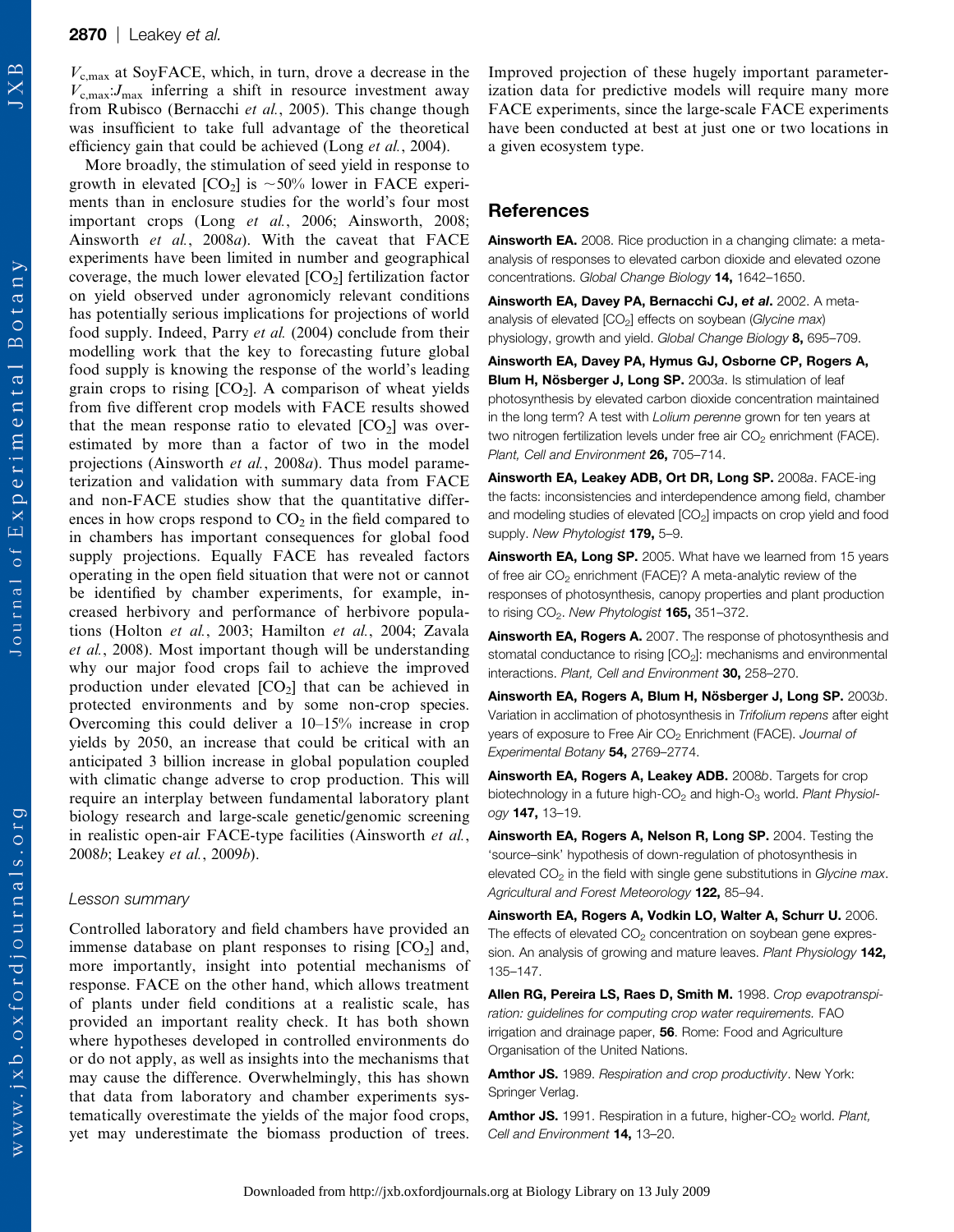Amthor JS. 1997. Plant respiratory responses to elevated carbon dioxide partial pressure. In: Allen Jr LH, Kirkham MB, Olszyk DM, Whitman CE, eds. Advances in carbon dioxide effects research. Madison, WI: American Society of Agronomy, 35–77.

Amthor JS. 2000. The McCree-de Wit-Penning de Vries-Thornley respiration paradigms: 30 years later. Annals of Botany 86, 1-20.

Amthor JS, Koch GW, Willms JR, Layzell DB. 2001. Leaf O<sub>2</sub> uptake in the dark is independent of coincident  $CO<sub>2</sub>$  partial pressure. Journal of Experimental Botany 52, 2235-2238.

Amthor JS, Mitchell RJ, Runion GB, Rogers HH, Prior SA, Wood CW. 1994. Energy content, construction cost and phytomass accumulation of Glycine max (L.) Merr and Sorghum bicolor (L.) Moench grown in elevated  $CO<sub>2</sub>$  in the field. New Phytologist 128, 443–450.

### Anderson LJ, Maherali H, Johnson HB, Polley HW, Jackson RB. 2001. Gas exchange and photosynthetic acclimation over subambient to elevated  $CO_2$  in a  $C_3-C_4$  grassland. Global Change Biology 7, 693–707.

Arp WJ. 1991. Effects of source-sink relations on photosynthetic acclimation to elevated  $CO<sub>2</sub>$ . Plant, Cell and Environment 14, 869–875.

Azcon-Bieto J, Osmond CB. 1983. Relationship between photosynthesis and respiration: the effect of carbohydrate status on the rate of  $CO<sub>2</sub>$  production by respiration in darkened and illuminated wheat leaves. Plant Physiology 71, 574-581.

Ball JT, Woodrow IE, Berry JA. 1987. A model predicting stomatal conductance and its contribution to the control of photosynthesis under different environmental conditions. In: Biggins J, ed. Progress in photosynthesis research. Proceedings of the VIIth international congress on photosynthesis, Providence, Rhode Island, USA, 10–15 August 1986. Boston: Kluwer Academic Publishers.

Beevers H. 1974. Conceptual developments in metabolic control, 1924–1974. Plant Physiology 54, 437–442.

Bernacchi CJ, Calfapietra C, Davey PA, Wittig VE, Scarascia-Mugnozza GE, Raines CA, Long SP. 2003. Photosynthesis and stomatal conductance responses of poplars to free air  $CO<sub>2</sub>$  enrichment (PopFACE) during the first growth cycle and immediately following coppice. New Phytologist 159, 609-621.

Bernacchi CJ, Kimball BA, Quarles DR, Long SP, Ort DR. 2007. Decreases in stomatal conductance of soybean under open air elevation of  $[CO<sub>2</sub>]$  are closely coupled with decreases in ecosystem evapotranspiration. Plant Physiology 143, 134-144.

Bernacchi CJ, Morgan PB, Ort DR, Long SP. 2005. The growth of soybean under free air [CO<sub>2</sub>] enrichment (FACE) stimulates photosynthesis while decreasing in vivo Rubisco capacity. Planta 220, 434–446.

Betts RA, Boucher O, Collins M, et al. 2007. Projected increase in continental runoff due to plant responses to increasing carbon dioxide. Nature 448, 1037–1041.

Bingham IJ, Farrar JF. 1988. Regulation of respiration in roots of barley. Physiologia Plantarum 73, 278-285.

Bouma TJ, de Visser R, Van Leeuwen PH, de Kock MJ, Lambers H. 1995. The respiratory energy-requirements involved in nocturnal carbohydrate export from starch-storing mature source

leaves and their contribution to leaf dark respiration. Journal of Experimental Botany 46, 1185–1194.

**Bowes G.** 1991. Growth at elevated  $CO<sub>2</sub>$ : photosynthetic responses mediated through Rubisco. Plant, Cell and Environment 14. 795–806.

Boyer JS. 1982. Plant productivity and environment. Science 218, 443–448.

Breeze V, Elston J. 1978. Some effects of temperature and substrate content upon respiration and carbon balance of field beans (Vicia faba L). Annals of Botany 42, 863–876.

**Bunce JA.** 2004. Carbon dioxide effects on stomatal responses to the environment and water use by crops under field conditions. Oecologia 140, 1–10.

# Canadell JG, Le Quere C, Raupach MR, Field CB,

Buitenhuis ET, Ciais P, Conway TJ, Gillett NP, Houghton RA, Marland G. 2007. Contributions to accelerating atmospheric CO<sub>2</sub> growth from economic activity, carbon intensity, and efficiency of natural sinks. Proceedings of the National Academy of Sciences, USA 104, 18866–18870.

Carcova J, Maddonni GA, Ghersa CM. 2000. Long-term cropping effects on maize: crop evapotranspiration and grain yield. Agronomy Journal 92, 1256–1265.

Cen YP, Sage RF. 2005. The regulation of Rubisco activity in response to variation in temperature and atmospheric  $CO<sub>2</sub>$  partial pressure in sweet potato. Plant Physiology 139, 979-990.

Conley MM, Kimball BA, Brooks TJ, et al. 2001. CO<sub>2</sub> enrichment increases water-use efficiency in sorghum. New Phytologist 151, 407–412.

Cousins AB, Adam NR, Wall GW, Kimball BA, Pinter PJ, Ottman MJ, Leavitt SW, Webber AN. 2002. Photosystem II energy use, non-photochemical quenching and the xanthophyll cycle in Sorghum bicolor grown under drought and free-air CO<sub>2</sub> enrichment (FACE) conditions. Plant, Cell and Environment 25, 1551–1559.

**Curtis PS, Wang X.** 1998. A meta-analysis of elevated  $CO<sub>2</sub>$  effects on woody plant mass, form, and physiology. Oecologia 113, 299–313.

Davey PA, Hunt S, Hymus GJ, DeLucia EH, Drake BG, Karnosky DF, Long SP. 2004. Respiratory oxygen uptake is not decreased by an instantaneous elevation of  $CO<sub>2</sub>$ , but is increased with long-term growth in the field at elevated  $CO<sub>2</sub>$ . Plant Physiology 134, 520–527.

Davey PA, Olcer H, Zakhleniuk O, Bernacchi CJ, Calfapietra C, Long SP, Raines CA. 2006. Can fast-growing plantation trees escape biochemical down-regulation of photosynthesis when grown throughout their complete production cycle in the open air under elevated carbon dioxide? Plant, Cell and Environment 29, 1235–1244.

Dewar RC, Medlyn BE, McMurtrie RE. 1999. Acclimation of the respiration photosynthesis ratio to temperature: insights from a model. Global Change Biology 5, 615-622.

Drake BG, Azcon-Bieto J, Berry J, et al. 1999. Does elevated atmospheric CO<sub>2</sub> concentration inhibit mitochondrial respiration in green plants? Plant, Cell and Environment 22, 649-657.

Drake BG, Gonzalez-Meler MA, Long SP. 1997. More efficient plants: a consequence of rising atmospheric CO<sub>2</sub>? Annual Review of Plant Physiology and Plant Molecular Biology 48, 609-639.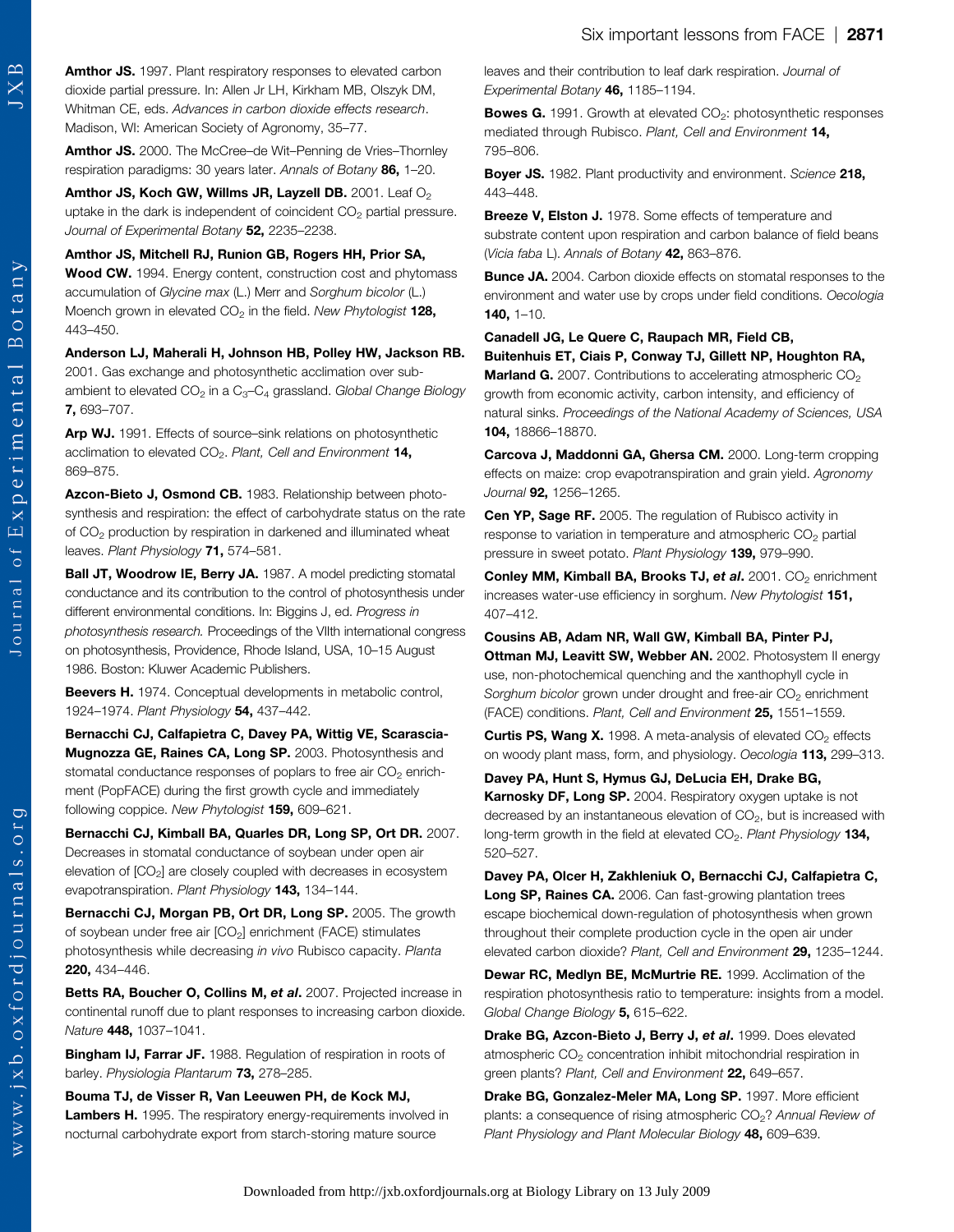otany

 $\mathbbmss{}$ 

Journal of Experimental

www.jxb.oxfordjournals.org

**Dyson T.** 2005. On development, demography and climate change: the end of the world as we know it? Population and Environment 27, 117–149.

**Ellsworth DS.** 1999.  $CO<sub>2</sub>$  enrichment in a maturing pine forest: are CO<sub>2</sub> exchange and water status in the canopy affected? Plant, Cell and Environment 22, 461-472.

Farrar JF, Williams ML. 1991. The effects of increased atmospheric carbon-dioxide and temperature on carbon partitioning, source–sink relations and respiration. Plant, Cell and Environment 14, 819–830.

Farquhar GD, Sharkey TD. 1982. Stomatal conductance and photosynthesis. Annual Review of Plant Physiology 33, 317–345.

Farquhar GD, von Caemmerer S, Berry JA. 1980. A biochemical model of photosynthetic  $CO<sub>2</sub>$  fixation in  $C<sub>3</sub>$  species. Planta **149,** 178–190.

Flexas J, Ribas-Carbó M, Diaz-Espejo A, Galmés J, Medrano H. 2008. Mesophyll conductance to  $CO<sub>2</sub>$ : current knowledge and future prospects. Plant, Cell and Environment 31, 602–621.

**Ford MA, Thorne GN.** 1967. Effect of  $CO<sub>2</sub>$  concentration on growth of sugar-beet, barley, kale and maize. Annals of Botany 31, 629-643.

Ghannoum O, Siebke K, von Caemmerer S, Conroy JP. 1998. The photosynthesis of young Panicum  $C_4$  leaves is not  $C_3$ -like. Plant, Cell and Environment 21, 1123-1131.

Ghannoum O, von Caemmerer S, Ziska LH, Conroy JP. 2000. The growth response of  $C_4$  plants to rising atmospheric  $CO_2$  partial pressure: a reassessment. Plant, Cell and Environment. 23, 931–942.

Gifford RM. 1991. Impact of increasing atmospheric carbon dioxide concentration on the carbon balance of vegetation. Australia: Energy Research and Development Corporation.

Gifford RM. 2003. Plant respiration in productivity models: conceptualization, representation and issues for global terrestrial carbon-cycle research. Functional Plant Biology 30. 171-186.

Gifford RM, Lambers H, Morison JIL. 1985. Respiration of crop species under CO<sub>2</sub> enrichment. Physiologia Plantarum 63, 351-356.

Gonzalez-Meler MA, Siedow JN. 1999. Direct inhibition of mitochondrial respiratory enzymes by elevated  $CO<sub>2</sub>$ : does it matter at the tissue or whole-plant level? Tree Physiology 19, 253-259.

Gonzelez-Meller MA, Taneva L, Trueman RJ. 2004. Plant respiration and elevated atmospheric  $CO<sub>2</sub>$  concentration: cellular responses and global significance. Annals of Botany 94, 647-656.

### Griffin KL, Anderson OR, Gastrich MD, Lewis JD, Lin GH, Schuster W, Seemann JR, Tissue DT, Turnbull MH,

**Whitehead D.** 2001. Plant growth in elevated  $CO<sub>2</sub>$  alters mitochondrial number and chloroplast fine structure. Proceedings of the National Academy of Sciences, USA 98, 2473-2478.

Hamilton JG, Thomas RB, DeLucia EH. 2001. Direct and indirect effects of elevated  $CO<sub>2</sub>$  on leaf respiration in a forest ecosystem. Plant, Cell and Environment 24, 975–982.

Hamilton JG, Dermody O, Aldea M, Zangerl AR, Rogers A, Berenbaum M, DeLucia EH. 2004. Anthropogenic changes in tropospheric composition increase susceptibility of soybean to insect herbivory. Environmental Entomology 34, 479-485.

Hanson PJ, Edwards NT, Garten CT, Andrews JA. 2000. Separating root and soil microbial contributions to soil respiration: a review of methods and observations. Biogeochemistry 48. 115-146. Hanson PJ, Classen A, Kueppers L, et al. 2008. Ecosystem experiments: understanding climate change impacts on ecosystems and feedbacks to the physical climate. Report of the Workshop on Exploring Science Needs for the Next Generation of Climate Change and Elevated-CO<sub>2</sub> Experiments in Terrestrial Ecosystems. United States Department of Energy, Office of Science, Biological and Environmental Research.

Hatfield J, Boote K, Fay P, et al. 2008. Agriculture. In: The effects of climate change on agriculture, land resources, water resources, and biodiversity. A report by the US Climate Change Science Program and the Subcommittee on Global Change Research. Washington DC, USA, 21–74.

Hendrey GR, Miglietta F. 2006. FACE technology: past, present and future. In: Nösberger J, Long SP, Norby RJ, Stitt M, Hendry GR, Blum H, eds. Managed ecosystems and  $CO<sub>2</sub>$ : case studies, processes and perspectives. Ecological Studies 187. New York: Springer Verlag, 15–43.

**Hocking PJ, Meyer CP.** 1991. Effects of  $CO<sub>2</sub>$  enrichment and nitrogen stress on growth, and partitioning of dry-matter and nitrogen in wheat and maize. Australian Journal of Plant Physiology 18, 339-356.

Holton MK, Lindroth RL, Nordheim EV. 2003. Foliar quality influences tree–herbivore–parasitoid interactions: effects of elevated  $CO<sub>2</sub>, O<sub>3</sub>$ , and genotype. Oecologia **137,** 233–244.

Hungate BA, Reichstein M, Dijkstra P, Johnson D, Hymus G, Tenhunen JD, Hinkle CR, Drake BG. 2002. Evapotranspiration and soil water content in a scrub-oak woodland under carbon dioxide enrichment. Global Change Biology 8, 289-298.

Hunsaker DJ, Hendrey GR, Kimball BA, Lewin KF, Mauney JR, Nagy J. 1994. Cotton evapotranspiration under field conditions with CO<sub>2</sub> enrichment and variable soil-moisture regimes. Agricultural and Forest Meteorology 70, 247–258.

Hunsaker DJ, Kimball BA, Pinter PJ, LaMorte RL, Wall GW. 1996. Carbon dioxide enrichment and irrigation effects on wheat evapotranspiration and water use efficiency. Transactions of the ASAE 39, 1345–1355.

Hunsaker DJ, Kimball BA, Pinter PJ, Wall GW, LaMorte RL, Adamsen FJ, Leavitt SW, Thompson TL, Matthias AD,

Brooks TJ. 2000. CO<sub>2</sub> enrichment and soil nitrogen effects on wheat evapotranspiration and water use efficiency. Agricultural and Forest Meteorology 104, 85-105.

Isopp H, Frehner M, Almeida JPF, Blum H, Daepp M, Hartwig UA, Lüscher A, Suter D, Nösberger J. 2000. Nitrogen plays a major role in leaves when source–sink relations change: C and N metabolism in Lolium perenne growing under free air  $CO<sub>2</sub>$ enrichment. Australian Journal of Plant Physiology 27, 851-858.

Jacob J, Greitner C, Drake BG. 1995. Acclimation of photosynthesis in relation to Rubisco and non-structural carbohydrate contents and in-situ carboxylase activity in Scirpus olneyi grown at elevated CO<sub>2</sub> in the field. Plant, Cell and Environment 18, 875-884.

**Jahnke S.** 2001. Atmospheric  $CO<sub>2</sub>$  concentration does not directly affect leaf respiration in bean or poplar. Plant, Cell and Environment 24, 1139–1151.

**Jahnke S. Krewitt M.** 2002. Atmospheric  $CO<sub>2</sub>$  concentration may directly affect leaf respiration measurement in tobacco, but not respiration itself. Plant, Cell and Environment 25, 641–651.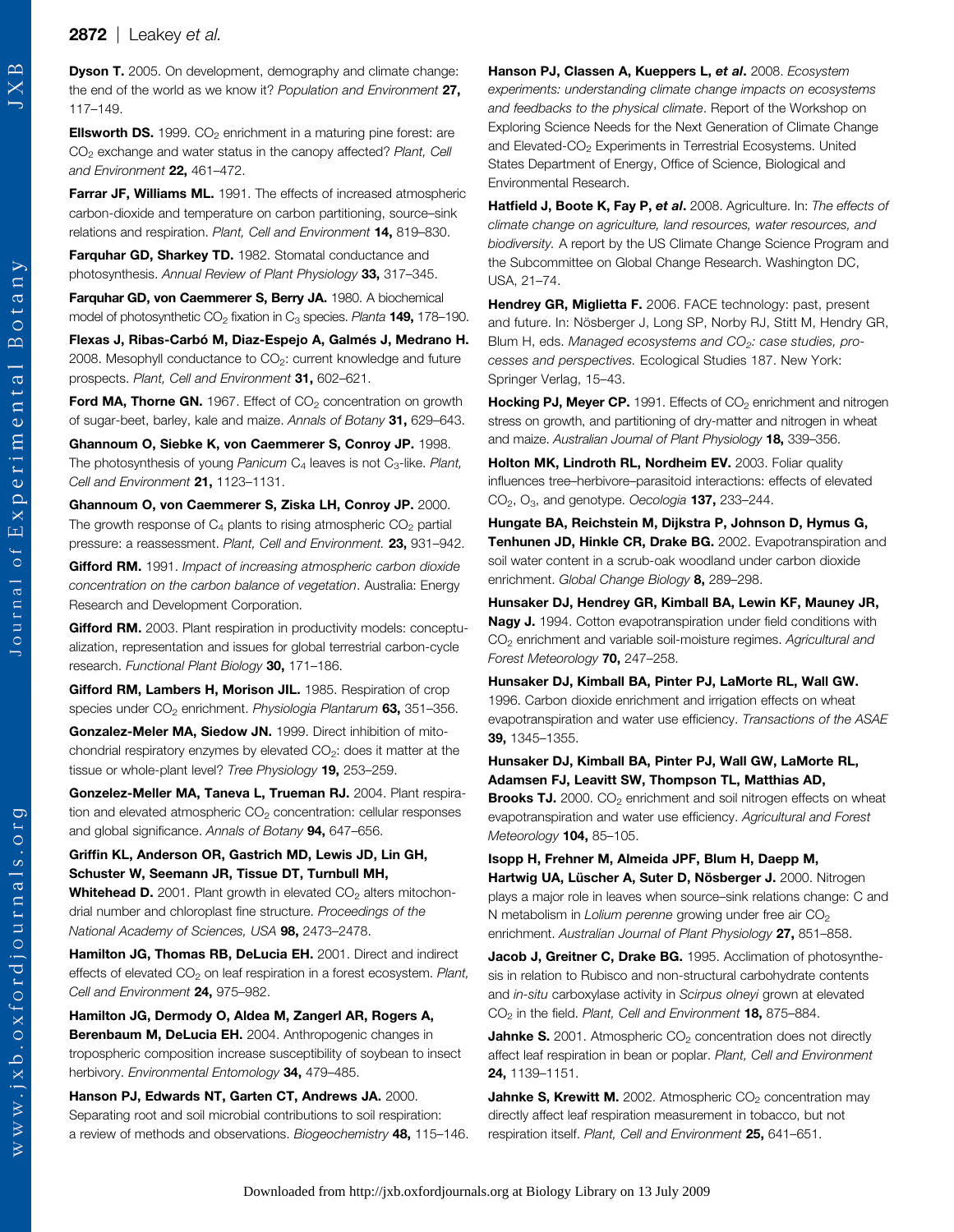Botany

Journal of Experimental

**Jordan DB, Ogren WL.** 1984. The  $CO<sub>2</sub>/O<sub>2</sub>$  specificity of ribulose 1,5bisphosphate carboxylase oxygenase: dependence on ribulose bisphosphate concentration, pH and temperature. Planta 161, 308–313.

Kammann C, Grünhage L, Grüters U, Janze S, Jäger H. 2005. Response of above-ground grassland biomass and soil moisture to moderate long-term  $CO<sub>2</sub>$  enrichment. Basic and Applied Ecology 6, 351–365.

Karnosky DF, Zak DR, Pregitzer KS, et al. 2003. Tropospheric O3 moderates responses of temperate hardwood forests to elevated CO2: a synthesis of molecular to ecosystem results from the Aspen FACE project. Functional Ecology 17, 289–304.

## Kimball BA, LaMorte RL, Pinter PJ, Wall GW, Hunsaker DJ, Adamsen FJ, Leavitt SW, Thompson TL, Matthias AD,

**Brooks TJ.** 1999. Free-air  $CO<sub>2</sub>$  enrichment and soil nitrogen effects on energy balance and evapotranspiration of wheat. Water Resources Research 35, 1179–1190.

Kimball BA, Lamorte RL, Seay RS, et al. 1994. Effects of free-air CO<sub>2</sub> enrichment on energy-balance and evapotranspiration of cotton. Agricultural and Forest Meteorology 70, 259-278.

Kimball BA, Pinter PJ, Garcia RL, LaMorte RL, Wall GW, Hunsaker DJ, Wechsung G, Wechsung F, Kartschall T. 1995. Productivity and water use of wheat under free-air  $CO<sub>2</sub>$  enrichment. Global Change Biology 1, 429-442.

King JS, Hanson PJ, Bernhardt E, DeAngelis P, Norby RJ, Pregitzer KS. 2004. A multiyear synthesis of soil respiration responses to elevated atmospheric CO<sub>2</sub> from four forest FACE experiments. Global Change Biology 10, 1027-1042.

Knapp AK, Hamerlynck EP, Owensby CE. 1993. Photosynthetic and water relations responses to elevated  $CO<sub>2</sub>$  in the  $C<sub>4</sub>$  grass Andropogon gerardii. International Journal of Plant Science 154, 459–466.

Lambers H, Szaniawski RK, Devisser R. 1983. Respiration for growth, maintenance and ion uptake: an evaluation of concepts, methods, values and their significance. Physiologia Plantarum 58, 556–563.

**Leakey ADB.** 2009.  $C_4$  crop responses to rising  $[CO_2]$ . Proceedings of the Royal Society B: Biological Sciences doi: 10.1098/ rspb.2008.1517.

Leakey ADB, Ainsworth EA, Bernard SM, et al. 2008b. Gene expression profiling: opening the black box of plant ecosystem responses to global change. Global Change Biology doi: 10.1111/ j.1365–2486.2008.01818.x.

Leakey ADB, Bernacchi CJ, Dohleman FG, Ort DR, Long SP. 2004. Will photosynthesis of maize (Zea mays) in the US Corn Belt increase in future  $CO<sub>2</sub>$  rich atmospheres? An analysis of diurnal courses of CO<sub>2</sub> uptake under free-air concentration enrichment (FACE). Global Change Biology 10, 951–962.

Leakey ADB, Bernacchi CJ, Ort DR, Long SP. 2006a. Long-term growth of soybean at elevated [CO<sub>2</sub>] does not cause acclimation of stomatal conductance under fully open-air conditions. Plant, Cell and Environment 29, 1794–1800.

Leakey ADB, Uribelarrea M, Ainsworth EA, Naidu SL, Rogers A, **Ort DR, Long SP,** 2006b. Photosynthesis, productivity, and yield of

maize are not affected by open-air elevation of  $CO<sub>2</sub>$  concentration in the absence of drought. Plant Physiology 140, 779-790.

Leakey ADB, Xu F, Gillespie KM, McGrath JM, Ainsworth EA, **Ort DR.** 2009. The genomic basis for stimulated respiratory carbon loss to the atmosphere by plants growing under elevated [CO<sub>2</sub>]. Proceedings of the National Academy of Sciences, USA 106, 3597–3602.

Lee TD, Reich PB, Tjoelker MG. 2003. Legume presence increases photosynthesis and N concentrations of co-occurring non-fixers but does not modulate their responsiveness to carbon dioxide enrichment. Oecologia 137, 22–31.

Lewin KF. Hendrey GR. Kolber Z. 1992. Brookhaven National Laboratory Free-Air Carbon dioxide Enrichment facility. Critical Reviews in Plant Sciences 2-3, 135–141.

Lewin KF, Hendrey GR, Nagy J, Lamorte RL. 1994. Design and application of a Free-Air Carbon dioxide Enrichment facility. Agricultural and Forest Meteorology 1-4, 15-29.

Litton CM, Raich JW, Rvan MG, 2007. Carbon allocation in forest ecosystems. Global Change Biology 13, 2089-2109.

Long SP, Ainsworth EA, Leakey ADB, Ort DR. 2006. Food for thought: lower-than-expected crop yield stimulation with rising  $CO<sub>2</sub>$ conditions. Science 312, 1918-1921.

Long SP, Ainsworth EA, Rogers A, Ort DR. 2004. Rising atmospheric carbon dioxide: plants FACE the future. Annual Review of Plant Biology 55, 591-628.

Long SP, Bernacchi CJ. 2003. Gas exchange measurements, what can they tell us about the underlying limitations to photosynthesis? Procedures and sources of error. Journal of Experimental Botany 54, 2393–2401.

Loreto F, Centritto M, Barta C, Calfapietra C, Fares S, Monson RK. 2007. The relationship between isoprene emission rate and dark respiration rate in white poplar (Populus alba L.) leaves. Plant, Cell and Environment 30, 662-669.

Lüscher A, Aeschlimann U, Schneider MK, Blum H. 2006. Shortand long-term responses of fertile grassland to elevated  $[CO<sub>2</sub>]$ . In: Nosberger J, Long SP, Norby RJ, Stitt M, Hendry GR, Blum H, eds. Managed ecosystems and CO2: case studies, processes and perspectives. Ecological Studies 187. Berlin, Heidelberg, Germany: Springer-Verlag, 138–156.

Mae T, Makino A, Ohira K. 1983. Changes in the amounts of ribulose bisphosphate carboxylase synthesized and degraded during the life-span of rice leaf (Oryza sativa L.). Plant and Cell Physiology 24, 1079–1086.

Magliulo V, Bindi M, Rana G. 2003. Water use of irrigated potato (Solanum tuberosum L.) grown under free air carbon dioxide enrichment in central Italy. Agriculture, Ecosystems and Environment 97, 65–80.

Maroco JP, Edwards GE, Ku MSB. 1999. Photosynthetic acclimation of maize to growth under elevated levels of carbon dioxide. Planta 210, 115–125.

McLeod A, Long SP. 1999. Free air carbon dioxide enrichment (FACE) in global change research: a review. Advances in Ecological Research **28, 1-55.** 

Medlyn BE, Barton CVM, Broadmeadow MSJ, et al. 2001. Stomatal conductance of forest species after long-term exposure to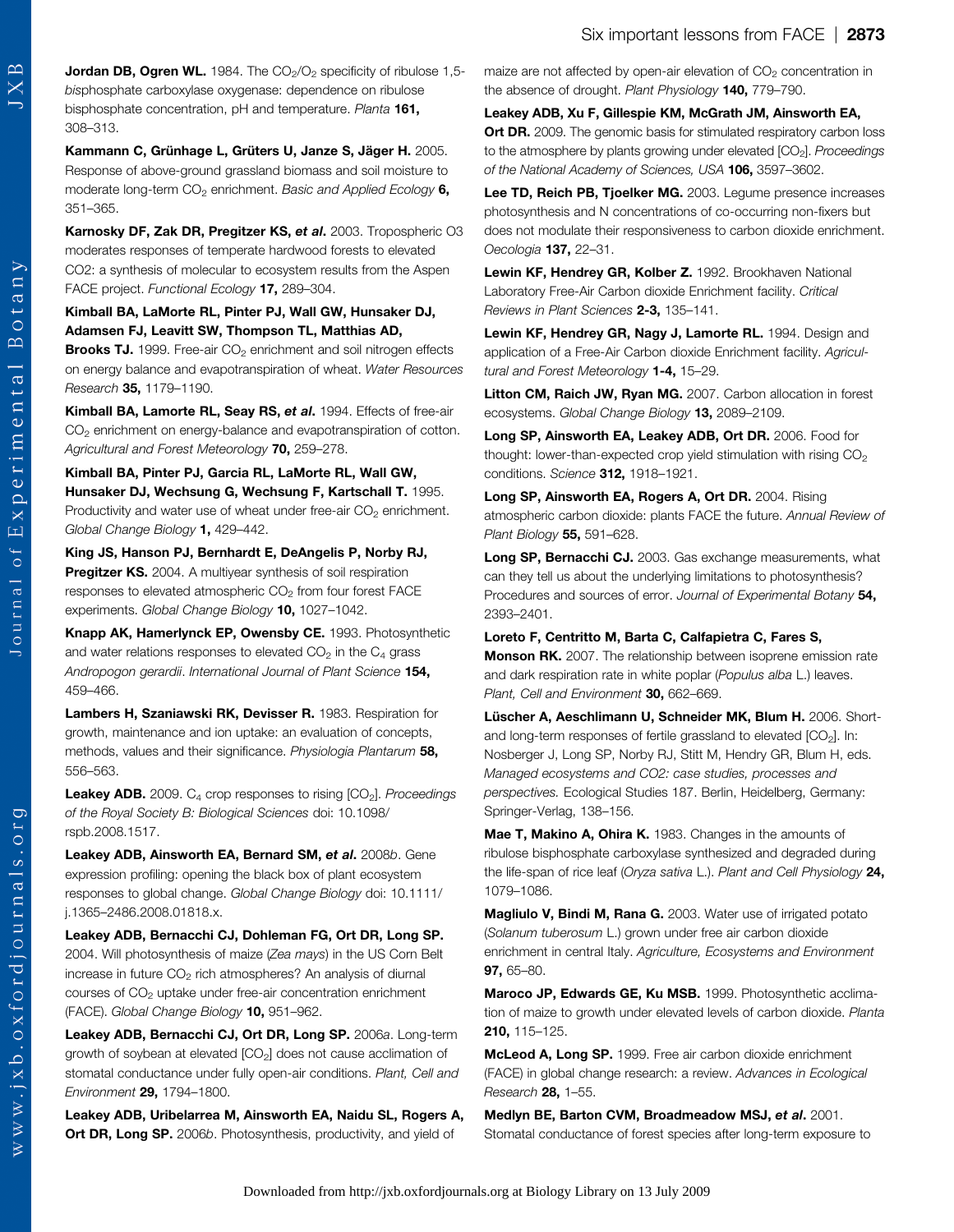elevated  $CO<sub>2</sub>$  concentration: a synthesis. New Phytologist 149, 247–264.

Moore DJP, Gonzalez-Meler MA, Taneva L, Pippen JS, Kim HS, DeLucia EH. 2008. The effect of carbon dioxide enrichment on apparent stem respiration from Pinus taeda L. is confounded by high levels of soil carbon dioxide. Oecologia 158, 1–10.

Morgan JA, LeCain DR, Read JJ, Hunt HW, Knight WG. 1998. Photosynthetic pathway and ontogeny affect water relations and the impact of  $CO<sub>2</sub>$  on Bouteloua gracilis  $(C<sub>4</sub>)$  and Pascopyrum smithii  $(C<sub>3</sub>)$ . Oecologia 114, 483–493.

Murchie EH, Pinto M, Horton P. 2008. Agriculture and the new challenges for photosynthesis research. New Phytologist 181, 532–552.

Nie GY, Long SP, Garcia RL, Kimball BA, Lamorte RL, Pinter PJ, Wall GW, Webber AN. 1995. Effects of Free-Air CO<sub>2</sub> enrichment on the development of the photosynthetic apparatus in wheat, as indicated by changes in leaf proteins. Plant, Cell and Environment 18, 855–864.

Nijs I, Ferris R, Blum H, Hendrey G, Impena I. 1997. Stomatal regulation in a changing climate: a field study using Free Air Temperature Increase (FATI) and Free Air CO<sub>2</sub> Enrichment (FACE). Plant, Cell and Environment 20, 1041-1050.

Nowak RS, Ellsworth ES, Smith SD. 2004. Functional responses of plants to elevated atmospheric CO<sub>2</sub>: do photosynthetic and productivity data from FACE experiments support early predictions? New Phytologist 162, 253–280.

Ort DR, Ainsworth EA, Aldea M, et al. 2006. SoyFACE: the effects and interactions of elevated [CO2] and [O3] on soybean. In: Nösberger J, Long SP, Norby RJ, Stitt M, Hendry GR, Blum H, eds. Managed ecosystems and CO2: case studies, processes and perspectives. Ecological Studies, 187. New York: Springer Verlag, 71–86.

Pagani M, Freeman KH, Arthur MA. 1999. Late Miocene atmospheric  $CO<sub>2</sub>$  concentrations and the expansion of  $C<sub>4</sub>$  grasses. Science 285, 876–879.

Parry ML, Rosenzweig C, Iglesias A, Livermore M, Fischer G. 2004. Effects of climate change on global food production under SRES emissions and socio-ecomomic scenarios. Global Environmental Change- Human Policy Dimensions 14, 53-67.

Pearson PN, Palmer MR. 2000. Atmospheric carbon dioxide concentrations over the past 60 million years. Nature 406, 695–699.

Peterson AG, Ball JT, Luo YQ, et al. 1999. The photosynthesis leaf nitrogen relationship at ambient and elevated atmospheric carbon dioxide: a meta-analysis. Global Change Biology 5, 331–346.

Polley HW, Johnson HB, Fay PA, Sanabria J. 2008. Initial response of evapotranspiration from tallgrass prairie vegetation to CO<sub>2</sub> at subambient to elevated concentrations. Functional Ecology 22, 163–171.

Poorter H, Roumet C, Campbell BD. 1996. Interspecific variation in the growth response of plants to elevated [CO2]: a search for functional types. In: Korner C, Bazzaz FA, eds. Carbon dioxide, populations, and communities. New York: Academic Press, 375–412.

Prentice IC, Farquhar GD, Fasham MJR, et al. 2001. The carbon cycle and atmospheric carbon dioxide. In: Houghton JT, Ding Y, Griggs DJ, Noguer M, van der Linden PJ, Xiaosu D, eds. Climate

change 2001: the scientific basis. Contribution of Working Group I to the Third Assessment Report of the Intergovernmental Panel on Climate Change. New York: Cambridge University Press, 183–239.

#### Prior SA, Torbert GB, Runion GB, Rogers HH, Ort DR,

Nelson RL. 2006. Free-air carbon dioxide enrichment of soybean: influence of crop variety on residue decomposition. Journal of Environmental Quality 35, 1470–1477.

Raines CA, Lloyd JC, Dyer TA. 1991. Molecular biology of the C<sub>3</sub>-photosynthetic carbon-reduction cycle. Photosynthesis Research 27, 1–14.

Rogers A, Ainsworth EA. 2006. The response of foliar carbohydrates to elevated [CO<sub>2</sub>]. In: Nösberger J, Long SP, Norby RJ, Stitt M, Hendrey GR, Blum H, eds. Managed ecosystems and CO<sub>2</sub>: case studies, processes and perspectives. Ecological Studies 187. Berlin, Heidelberg, Germany: Springer-Verlag, 293–308.

Rogers A, Allen DJ, Davey PA, et al. 2004. Leaf photosynthesis and carbohydrate dynamics of soybeans grown throughout their lifecycle under Free-Air Carbon Dioxide Enrichment. Plant, Cell and Environment 27, 449–458.

Rogers A, Fischer BU, Bryant J, Frehner M, Blum H, Raines CA, **Long SP.** 1998. Acclimation of photosynthesis to elevated  $CO<sub>2</sub>$  under low-nitrogen is affected by the capacity for assimilate utilization. Perennial ryegrass under free-air CO<sub>2</sub> enrichment. Plant Physiology 118, 683–689.

Rogers A, Gibon Y, Stitt M, Morgan PB, Bernacchi CJ, Ort DR, Long SP. 2006. Increased C availability at elevated carbon dioxide concentration improves N assimilation in a legume. Plant, Cell and Environment 29, 1651–1658.

**Sage RF.** 1994. Acclimation of photosynthesis to increasing atmospheric CO<sub>2</sub>: the gas exchange perspective. Photosynthesis Research 39, 351–368.

**Sage RF, Pearcy RW.** 1987. The nitrogen use efficiency of  $C_3$  and  $C_4$ plants. 2. Leaf nitrogen effects on the gas-exchange characteristics of Chenopodium album (L.) and Amaranthus retroflexus (L.). Plant Physiology 84, 959-963.

Sage RF, Pearcy RW, Seemann JR. 1987. The nitrogen use efficiency of  $C_3$  and  $C_4$  plants. 3. Leaf nitrogen effects on the activity of carboxylating enzymes in Chenopodium album (L.) and Amaranthus retroflexus (L.). Plant Physiology 85, 355-359.

**Samarakoon AB, Gifford RM.** 1996. Elevated  $CO<sub>2</sub>$  effects on water use and growth of maize in wet and drying soil. Australian Journal of Plant Physiology 23, 53-62.

Scarascia-Mugnozza G, Calfapietra C, Ceulemans R, et al. 2006. Responses to elevated [CO<sub>2</sub>] of a short rotation, multispecies poplar plantation: the POPFACE/EUROFACE experiment. In: Nösberger J, Long SP, Norby RJ, Stitt M, Hendrey GR, Blum H, eds. Managed ecosystems and CO<sub>2</sub>: case studies, processes and perspectives. Ecological Studies 187. Berlin, Heidelberg, Germany: Springer-Verlag, 173–195.

Seneweera SP. Ghannoum O. Conro J. 1998. High vapour pressure deficit and low soil water availability enhance shoot growth responses of a C<sub>4</sub> grass (Panicum coloratum cv. Bambatsi) to CO<sub>2</sub> enrichment. Australian Journal of Plant Physiology 25. 287–292.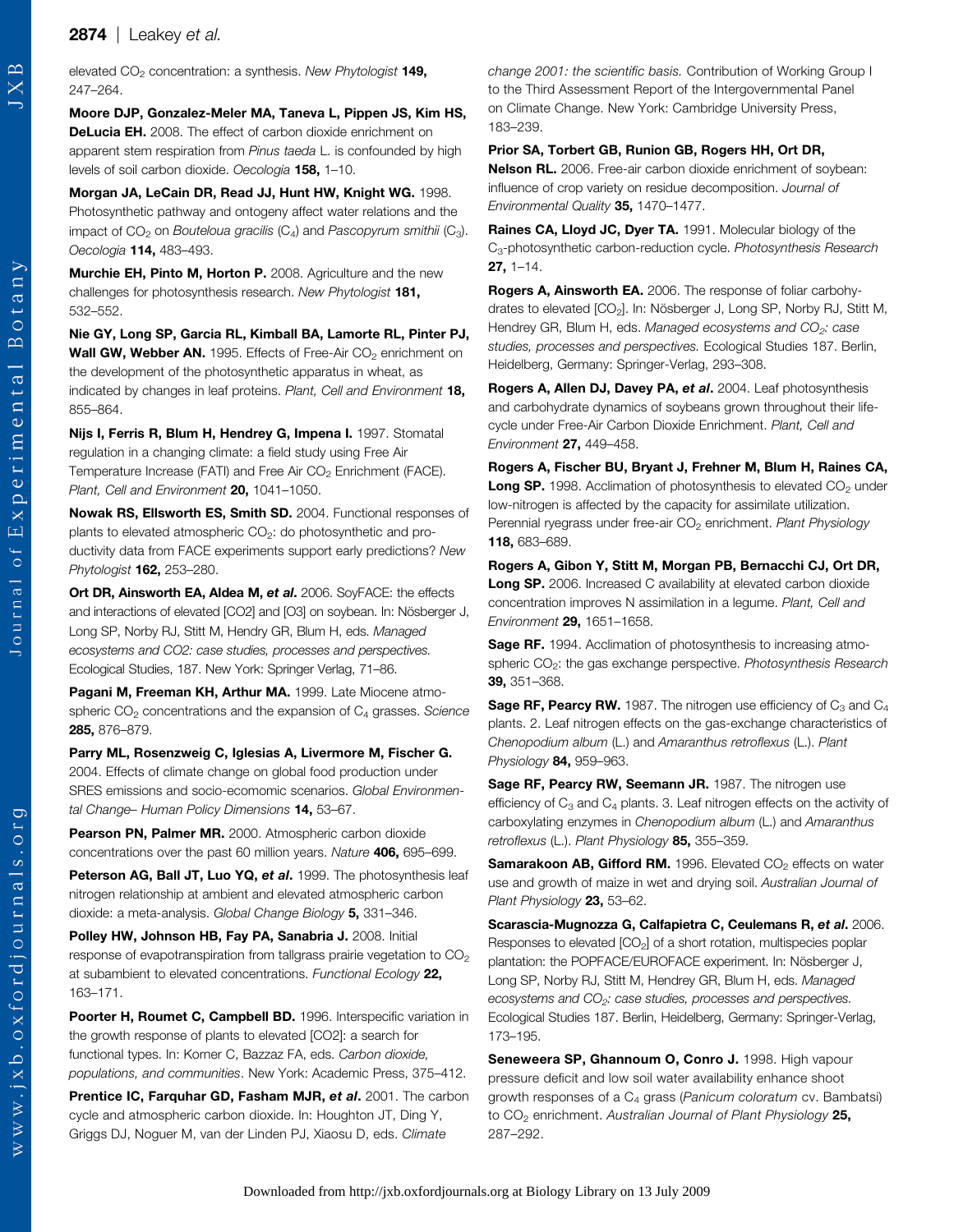Singsaas EL, Ort DR, DeLucia EH. 2003. Elevated  $CO<sub>2</sub>$  effects on mesophyll conductance and its consequences for interpreting photosynthetic physiology. Plant, Cell and Environment 27, 41–50.

Socias FX, Medrano H, Sharkey TD. 1993. Feedback limitation of photosynthesis of Phaseolus vulgaris L. grown in elevated CO<sub>2</sub>. Plant, Cell and Environment 16, 81-86.

Spreitzer RJ, Salvucci ME. 2002. Rubisco: structure, regulatory interactions, and possibilities for a better enzyme. Annual Review of Plant Biology 53, 449-475.

Steer MW, Gunning BES, Graham TA, Carr DJ. 1968. Isolation properties and structure of fraction I protein from Avena sativa L. Planta **79,** 254-267.

**Stitt M.** 1991. Rising  $CO<sub>2</sub>$  levels and their potential significance for carbon flow in photosynthetic cells. Plant, Cell and Environment 14, 741–762.

Suzuki Y, Makino A, Mae T. 2001. Changes in the turnover of Rubisco and levels of mRNAs of rbcL and rbcS in rice leaves from emergence to senescence. Plant, Cell and Environment 24, 1353–1360.

Tcherkez GGB, Farquhar GD, Andrews TJ. 2006. Despite slow catalysis and confused substrate specificity, all ribulose bisphosphate carboxylases may be nearly perfectly optimized. Proceedings of the National Academy of Sciences, USA 103, 7246–7251.

Thomas RB, Strain BR. 1991. Root restriction as a factor in photosynthetic acclimation of cotton seedlings grown in elevated carbon-dioxide. Plant Physiology 96, 627–634.

Tissue DT, Lewis JD, Wullschleger SD, Amthor JS, Griffin KL, Anderson R. 2002. Leaf respiration at different canopy positions in sweetgum (Liquidambar styraciflua) grown in ambient and elevated concentrations of carbon dioxide in the field. Tree Physiology 22, 1157–1166.

Tommasi PD, Magliulo V, Dell'Aquila R, Miglietta F, Zaldei A, **Gaylor G.** 2002. Water consumption of a  $CO<sub>2</sub>$  enriched poplar stand. Atti del Convegno CNR-ISAFOM, Ercolano, Italy.

Tricker PJ, Pecchiari M, Bunn SM, Vaccari FP, Peressotti A, **Miglietta F, Taylor G.** 2008. Water use of a bioenergy plantation increases in a future high  $CO<sub>2</sub>$  world. Biomass and Bioenergy 33, 200–208.

Triggs J, Kimball BA, Pinter PJ, et al. 2004. Free-air CO<sub>2</sub> enrichment effects on the energy balance and evapotranspiration of sorghum. Agricultural and Forest Meteorology 124, 63-79.

Valentini R, Matteucci G, Dolman AJ, et al. 2000. Respiration as the main determinant of carbon balance in European forests. Nature 404, 861–865.

von Caemmerer S. 2000. Biochemical models of leaf photosynthesis. Collingwood, Australia: CSIRO Publishing.

von Caemmerer S, Furbank RT. 2003. The  $C_4$  pathway: an efficient CO<sub>2</sub> pump. Photosynthesis Research 77, 191-207.

von Caemmerer S, Ghannoum O, Conroy JP, Clark H, Newton PCD. 2001. Photosynthetic responses of temperate species to free air CO<sub>2</sub> enrichment (FACE) in a grazed New Zealand pasture. Australian Journal of Plant Physiology 28, 439-450.

Wall GW, Brooks TJ, Adam R, et al. 2001. Elevated atmospheric  $CO<sub>2</sub>$  improved sorghum plant water status by ameliorating the adverse effects of drought. New Phytologist 152, 231–248.

Wand SJE, Midgley GF, Jones MH, Curtis PS. 1999. Responses of wild  $C_4$  and  $C_3$  grass (Poaceae) species to elevated atmospheric  $CO<sub>2</sub>$ concentration: a meta-analytic test of current theories and perceptions. Global Change Biology 5, 723-741.

Whitehead D, Griffin KL, Turnbull MH, Tissue DT, Engel VC, Brown KJ, Schuster WSF, Walcroft AS. 2004. Response of total night-time respiration to differences in total daily photosynthesis for leaves in a Quercus rubra L. canopy: implications for modeling canopy CO<sub>2</sub> exchange. Global Change Biology 10, 925-938.

Whitehead D, Hogan KP, Rogers GND, Byers JN, Hunt JE, McSeveny TM, Hollinger DY, Dungan RJ, Earl WB, Bourke MP. 1995. Performance of large open-top chambers for long-term field investigations of tree response to elevated carbon dioxide concentration. Journal of Biogeography 22, 307-313.

Williams JHH, Farrar JF. 1990. Control of barley root respiration. Physiologia Plantarum 79, 259-266.

Wilson KLB, Carlson TYN, Bunce JA. 1999. Feedback significantly influences the simulated effect of  $CO<sub>2</sub>$  on seasonal evapotranspiration from two agricultural species. Global Change Biology 5, 903-917.

**Wong SC.** 1979. Elevated atmospheric partial pressure of  $CO<sub>2</sub>$  and plant growth. I. Interactions of nitrogen nutrition and photosynthetic capacity in  $C_3$  and  $C_4$  plants. Oecologia 44, 68–74.

Wullschleger SD, Norby RJ. 2001. Sap velocity and canopy transpiration in a sweetgum stand exposed to free-air  $CO<sub>2</sub>$  enrichment (FACE). New Phytologist 150, 489–498.

Xu ZJ, Zheng XH, Wang YS, Yang YL, Huang Y, Zhu JG. 2006. Effect of free-air atmospheric  $CO<sub>2</sub>$  enrichment on dark respiration of rice plants (Oryza sativa L.). Agriculture Ecosystems & Environment 115, 105–112.

Yoshimoto M, Oue H, Kobayashi K. 2005. Energy balance and water use efficiency of rice canopies under free-air  $CO<sub>2</sub>$  enrichment. Agricultural and Forest Meteorology 133, 226-246.

Zanetti S, Hartwig UA, Luscher A, Hebeisen T, Frehner M, Fischer BU, Hendrey GR, Blum H, Nosberger J. 1996. Stimulation of symbiotic  $N_2$  fixation in Trifolium repens L. under elevated atmospheric  $pCO<sub>2</sub>$  in a grassland ecosystem. Plant Physiology 112, 575–583.

Zanetti S, Hartwig UA, van Kessel C, Luscher A, Hebeisen T, Frehner M, Fischer BU, Hendrey GR, Blum H, Nosberger J. 1997. Does nitrogen nutrition restrict the  $CO<sub>2</sub>$  response of fertile grassland lacking legumes? Oecologia 112, 17–25.

Zavala JA, Casteel CL, DeLucia EH, Berenbaum MR. 2008. Anthropogenic increase in carbon dioxide compromises plant defense against invasive insects. Proceedings of the National Academy of Sciences, USA 105, 5129-5133.

Zhu GH, Jensen RG, Bohnert HJ, Wildner GF, Schlitter J. 1998. Dependence of catalysis and CO<sub>2</sub>/O<sub>2</sub> specificity of Rubisco on the carboxy-terminus of the large subunit at different temperatures. Photosynthesis Research 57, 71-79.

Zhu XG, de Sturler E, Long SP. 2007. Optimizing the distribution of resources between enzymes of carbon metabolism can dramatically